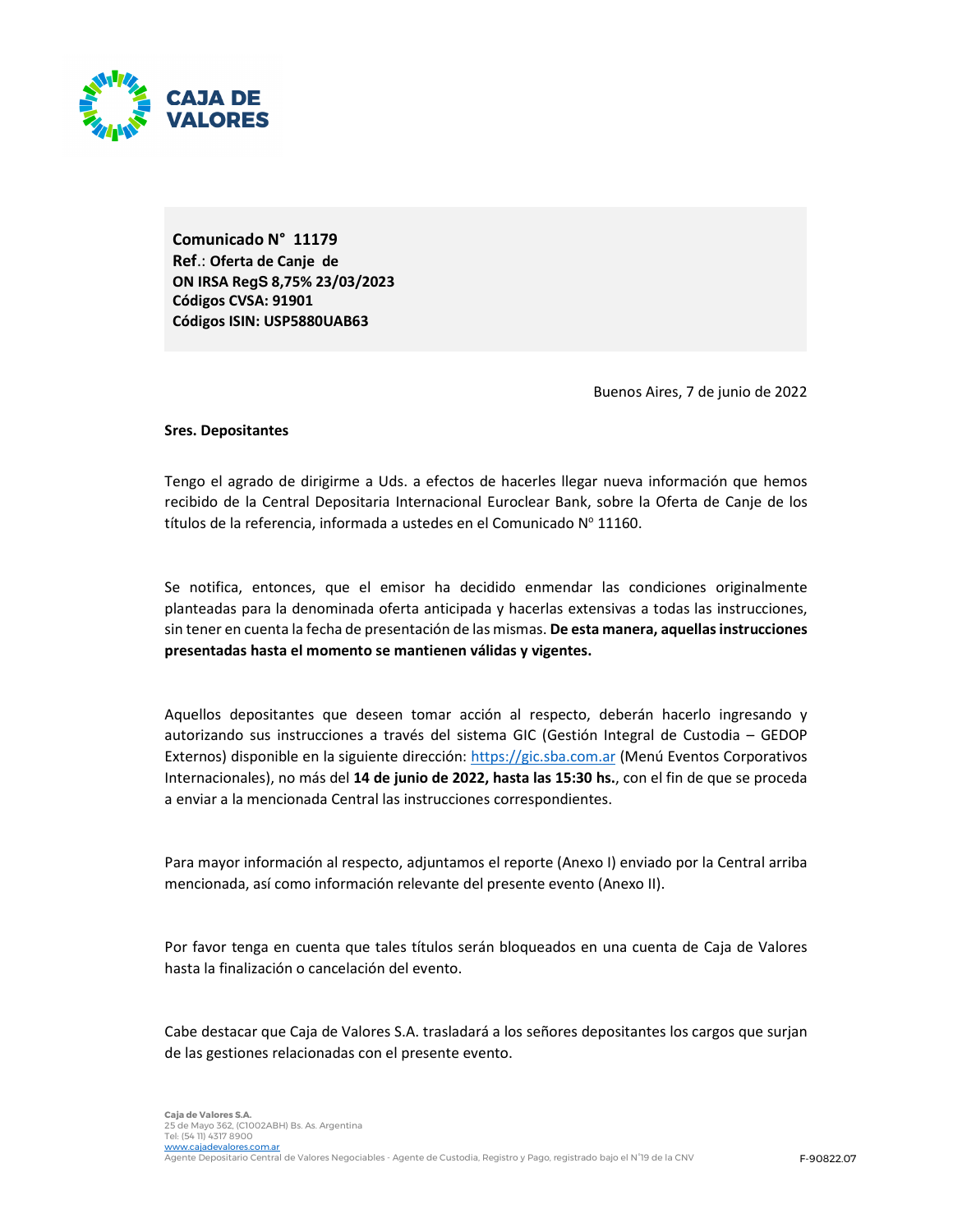

Señalamos que es de exclusiva responsabilidad de los Depositantes y de los tenedores de los títulos tomar o no acción al respecto; razón por la cual las condiciones del presente no podrán interpretarse como recomendaciones o sugerencias de Caja de Valores S.A. para participar en el evento.

Por cualquier duda o consulta podrán comunicarse con el Area Internacional al 4316-6000 Int. 8602.

Sin otro particular los saluda atentamente,

Walter Escudero Gerente Ejecutivo de Custodia y Registro

JCM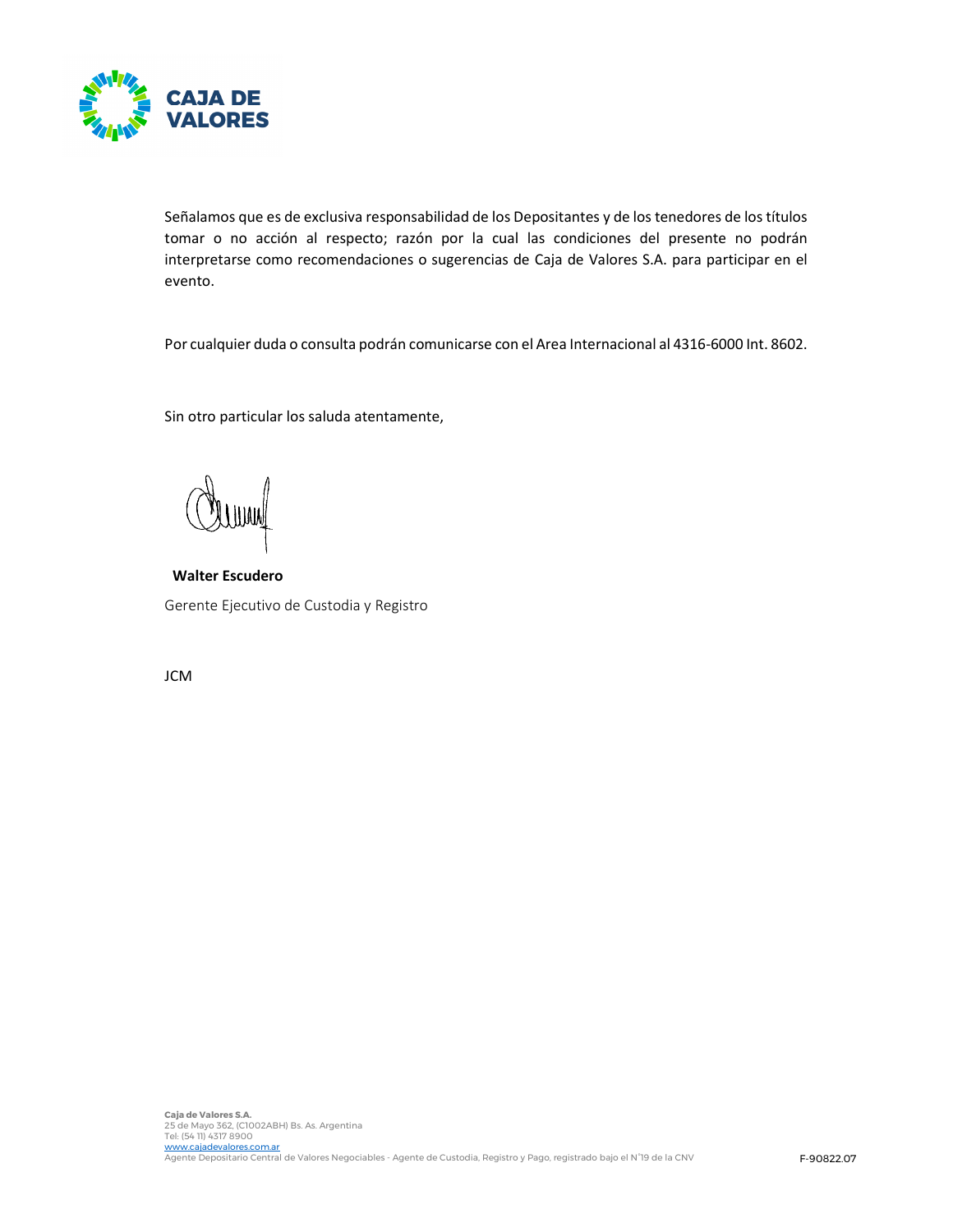

**Corporate action details for CA00000006217953 - Exchange Service provider EB - Place of holding EB**

# **General information**

| Corporate action indicator:    | Exchange           |
|--------------------------------|--------------------|
|                                | + DISCLOSURE       |
| Corporate action reference:    | CA00000006217953   |
| Mandatory/voluntary indicator: | Voluntary CA event |
| Corporate action processing:   | Reorganisation     |

# + DISCLOSURE

# **Main underlying security**

ISIN: USP5880UAB63 Common code: 138645754<br>Description: IRSA PRO

IRSA PROPIEDADES REGS 8.750 23/03/23

### **Financial instrument attributes**

| Type of financial instrument: | <b>NOTE</b> |
|-------------------------------|-------------|
| Denomination currency:        | USD.        |
| Maturity date:                | 23 Mar 2023 |

# **Corporate action details**

| Interest period:          | Unknown                                |
|---------------------------|----------------------------------------|
| Certification:            | No.                                    |
| Electronic certification: | NO CERTIFICATION REQUIRED              |
| Paperwork:                | NO LEGAL DOCUMENTATION TO BE COMPLETED |

# **Option 001 CASH and Securities**

| Corporate action option status:       | Active                          |
|---------------------------------------|---------------------------------|
| Currency:                             | <b>USD</b>                      |
| Default processing flag:              | No.                             |
| Withdrawal allowed:                   | Yes                             |
| Market deadline date:                 | 16 Jun 2022 - 23:00             |
| Response deadline date:               | 16 Jun 2022 - 14:00             |
| End of Securities Blocking Period:    | Unknown                         |
| Revocability period:                  | 20 May 2022 - 02 Jun 2022 23:00 |
| Period of action:                     | 20 May 2022 - 16 Jun 2022       |
| Account servicer revocability period: | 20 May 2022 - 02 Jun 2022 17:00 |
| Minimum exercisable quantity:         | Face Amount Quantity 500        |
| Multiple exercisable quantity:        | Face Amount Quantity 500        |
| Expiry date:                          | 16 Jun 2022 - 15:00             |
|                                       |                                 |

### **Security movement details**

| Debit/credit indicator:   | Credit                                                                                                  |
|---------------------------|---------------------------------------------------------------------------------------------------------|
| Common code:              | 116981114                                                                                               |
| Description:              | TECHNICAL CODE FOR UNKNOWN PROCEED                                                                      |
| Disposition of fractions: | Round Down                                                                                              |
| Payment date:             | 22 Jun 2022                                                                                             |
| Additional information:   | NARS/001 /XS/116981114 QIBS: TO EXCHANGE BEFORE EXPIRATIONDATE AND RECEIVE A NEW<br>NOTES CONSIDERATION |

### **Security movement details**

Debit/credit indicator: Debit USP5880UAB63 Common code: 138645754 Description: IRSA PROPIEDADES REGS 8.750 23/03/23 Minimum exercisable quantity: Face Amount Quantity 500 Minimum exercisable multiple Face Amount Quantity 500quantity: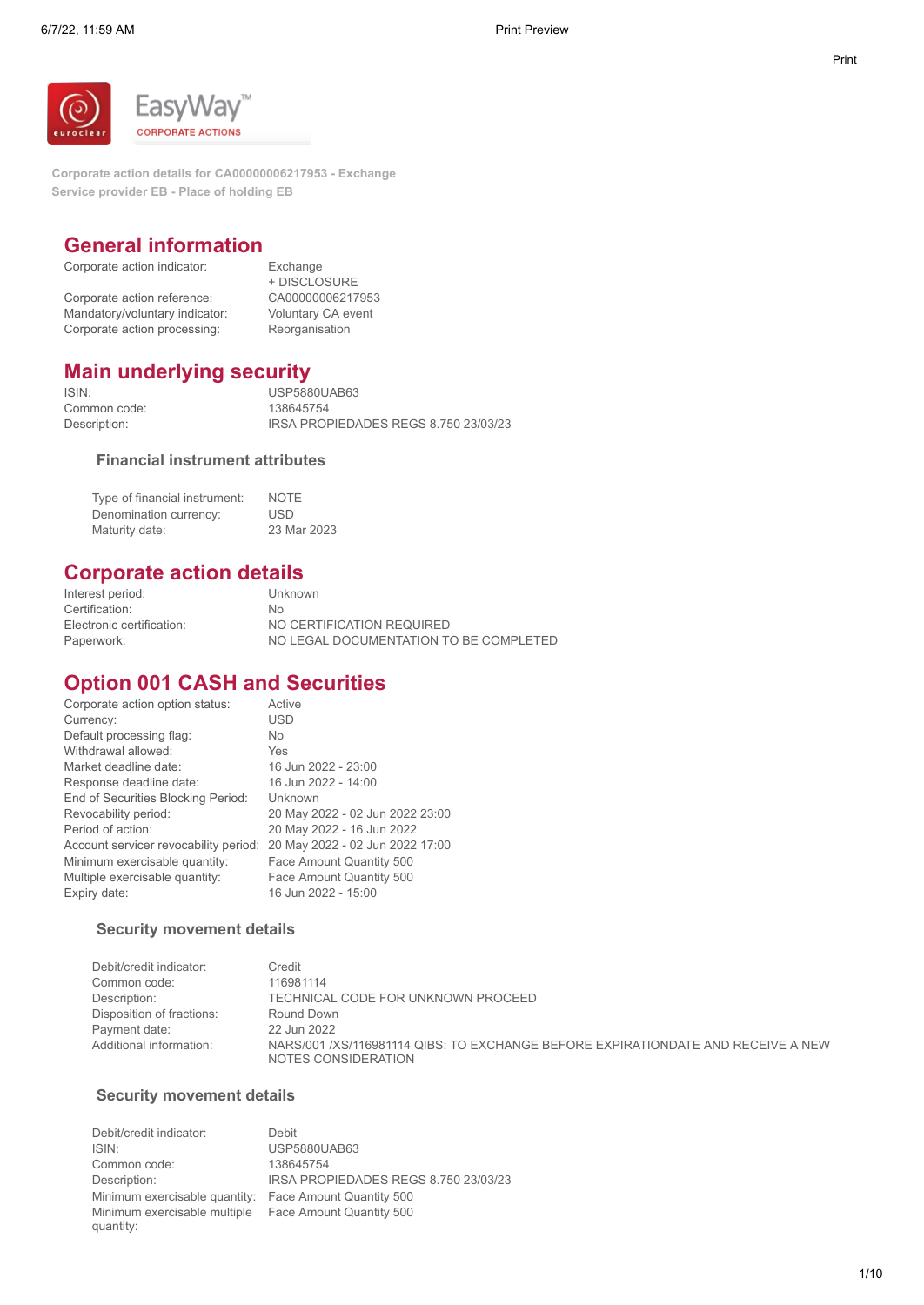### **Cash movement details**

| Debit/credit indicator:                     | Credit                                           |
|---------------------------------------------|--------------------------------------------------|
| Payment date:                               | 22 Jun 2022                                      |
| Value date:                                 | 22 Jun 2022                                      |
| Generic cash price received<br>per product: | Unknown                                          |
| Additional information:                     | NARC/001 A CASH CONSIDERATION + ACCRUED INTEREST |

# **Option 002 CASH and Securities**

| Corporate action option status:       | Active                          |
|---------------------------------------|---------------------------------|
| Currency:                             | USD                             |
| Default processing flag:              | <b>No</b>                       |
| Withdrawal allowed:                   | Yes                             |
| Market deadline date:                 | 16 Jun 2022 - 23:00             |
| Response deadline date:               | 16 Jun 2022 - 14:00             |
| End of Securities Blocking Period:    | Unknown                         |
| Revocability period:                  | 20 May 2022 - 02 Jun 2022 23:00 |
| Period of action:                     | 20 May 2022 - 16 Jun 2022       |
| Account servicer revocability period: | 20 May 2022 - 02 Jun 2022 17:00 |
| Minimum exercisable quantity:         | Face Amount Quantity 500        |
| Multiple exercisable quantity:        | Face Amount Quantity 500        |
| Expiry date:                          | 16 Jun 2022 - 15:00             |

### **Security movement details**

| Debit/credit indicator:   | Credit                                                                                                     |
|---------------------------|------------------------------------------------------------------------------------------------------------|
| Common code:              | 116981114                                                                                                  |
| Description:              | TECHNICAL CODE FOR UNKNOWN PROCEED                                                                         |
| Disposition of fractions: | Round Down                                                                                                 |
| Payment date:             | 22 Jun 2022                                                                                                |
| Additional information:   | NARS/002 /XS/116981114 NON-US: TO EXCHANGE BEFORE EXPIRATION DATE AND RECEIVE A NEW<br>NOTES CONSIDERATION |

### **Security movement details**

| Debit/credit indicator:                   | Debit                                |
|-------------------------------------------|--------------------------------------|
| ISIN:                                     | <b>USP5880UAB63</b>                  |
| Common code:                              | 138645754                            |
| Description:                              | IRSA PROPIEDADES REGS 8.750 23/03/23 |
| Minimum exercisable quantity:             | Face Amount Quantity 500             |
| Minimum exercisable multiple<br>quantity: | Face Amount Quantity 500             |

### **Cash movement details**

| Debit/credit indicator:                     | Credit                                           |
|---------------------------------------------|--------------------------------------------------|
| Payment date:                               | 22 Jun 2022                                      |
| Value date:                                 | 22 Jun 2022                                      |
| Generic cash price received<br>per product: | Unknown                                          |
| Additional information:                     | NARC/002 A CASH CONSIDERATION + ACCRUED INTEREST |

# **Option 003 Securities Option**

| Corporate action option status:       | Active                          |
|---------------------------------------|---------------------------------|
| Currency:                             | <b>USD</b>                      |
| Default processing flag:              | <b>No</b>                       |
| Withdrawal allowed:                   | Yes                             |
| Market deadline date:                 | 16 Jun 2022 - 23:00             |
| Response deadline date:               | 16 Jun 2022 - 14:00             |
| End of Securities Blocking Period:    | Unknown                         |
| Revocability period:                  | 20 May 2022 - 02 Jun 2022 23:00 |
| Period of action:                     | 20 May 2022 - 16 Jun 2022       |
| Account servicer revocability period: | 20 May 2022 - 02 Jun 2022 17:00 |
| Minimum exercisable quantity:         | Face Amount Quantity 500        |
| Multiple exercisable quantity:        | Face Amount Quantity 500        |
| Expiry date:                          | 16 Jun 2022 - 15:00             |
|                                       |                                 |

### **Security movement details**

| Debit/credit indicator: | Credit    |
|-------------------------|-----------|
| Common code:            | 116981114 |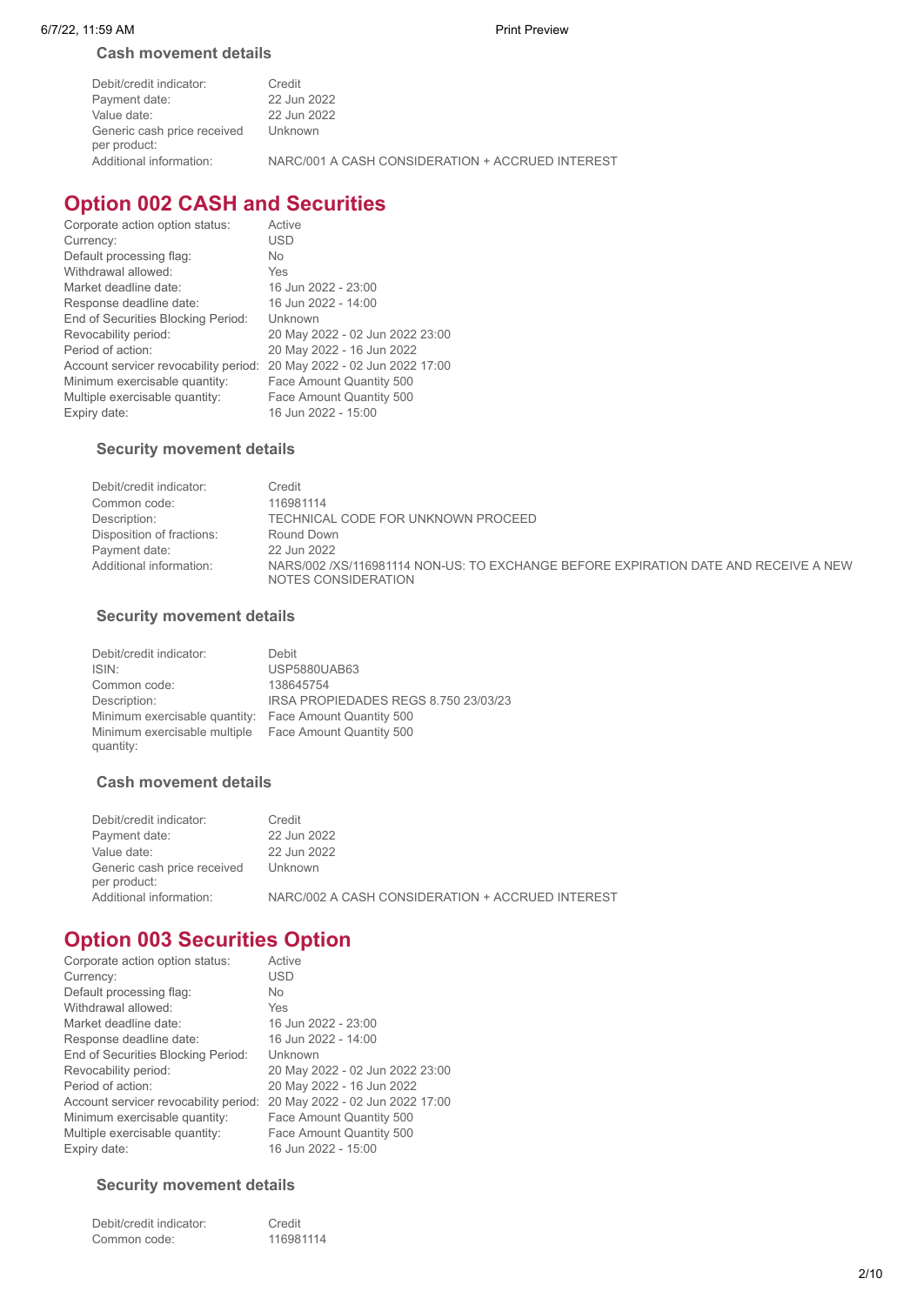Description: TECHNICAL CODE FOR UNKNOWN PROCEED Disposition of fractions: Round Down<br>Payment date: 22 Jun 2022 Payment date:

Additional information: NARS/003 /XS/116981114 QIBS: TO EXCHANGE BEFORE EXPIRATIONDATE AND RECEIVE B **CONSIDERATION** 

### **Security movement details**

Debit/credit indicator: Debit ISIN:<br>ISIN: USP5880UAB63<br>Common code: 138645754 Common code: Description: IRSA PROPIEDADES REGS 8.750 23/03/23 Minimum exercisable quantity: Face Amount Quantity 500 Minimum exercisable multiple Face Amount Quantity 500 quantity:

### **Cash movement details**

| Debit/credit indicator:                     | Credit                                                                   |
|---------------------------------------------|--------------------------------------------------------------------------|
| Payment date:                               | 22 Jun 2022                                                              |
| Value date:                                 | 22 Jun 2022                                                              |
| Generic cash price received<br>per product: | Unknown                                                                  |
| Additional information:                     | NARC/003 ACCRUED INTEREST + CASH AS PART OF THE B CONSIDERATION (IF ANY) |

# **Option 004 Securities Option**

| Corporate action option status:       | Active                          |
|---------------------------------------|---------------------------------|
| Currency:                             | USD                             |
| Default processing flag:              | <b>No</b>                       |
| Withdrawal allowed:                   | Yes                             |
| Market deadline date:                 | 16 Jun 2022 - 23:00             |
| Response deadline date:               | 16 Jun 2022 - 14:00             |
| End of Securities Blocking Period:    | Unknown                         |
| Revocability period:                  | 20 May 2022 - 02 Jun 2022 23:00 |
| Period of action:                     | 20 May 2022 - 16 Jun 2022       |
| Account servicer revocability period: | 20 May 2022 - 02 Jun 2022 17:00 |
| Minimum exercisable quantity:         | Face Amount Quantity 500        |
| Multiple exercisable quantity:        | Face Amount Quantity 500        |
| Expiry date:                          | 16 Jun 2022 - 15:00             |
|                                       |                                 |

### **Security movement details**

| Debit/credit indicator:   | Credit                                                                                           |
|---------------------------|--------------------------------------------------------------------------------------------------|
| Common code:              | 116981114                                                                                        |
| Description:              | TECHNICAL CODE FOR UNKNOWN PROCEED                                                               |
| Disposition of fractions: | Round Down                                                                                       |
| Payment date:             | 22 Jun 2022                                                                                      |
| Additional information:   | NARS/004 /XS/116981114 NON-US: TO EXCHANGE BEFORE EXPIRATION DATE AND RECEIVE B<br>CONSIDERATION |

### **Security movement details**

Debit/credit indicator: Debit ISIN: USP5880UAB63 Common code: 138645754 Description: **IRSA PROPIEDADES REGS 8.750 23/03/23** Minimum exercisable quantity: Face Amount Quantity 500 Minimum exercisable multiple Face Amount Quantity 500 quantity:

### **Cash movement details**

| Debit/credit indicator:                     | Credit                                                                   |
|---------------------------------------------|--------------------------------------------------------------------------|
| Payment date:                               | 22 Jun 2022                                                              |
| Value date:                                 | 22 Jun 2022                                                              |
| Generic cash price received<br>per product: | Unknown                                                                  |
| Additional information:                     | NARC/004 ACCRUED INTEREST + CASH AS PART OF THE B CONSIDERATION (IF ANY) |

# **Option 005 CASH and Securities**<br>Corporate action option status: Active

Corporate action option status: Active<br>Currency: USD Currency:

3/10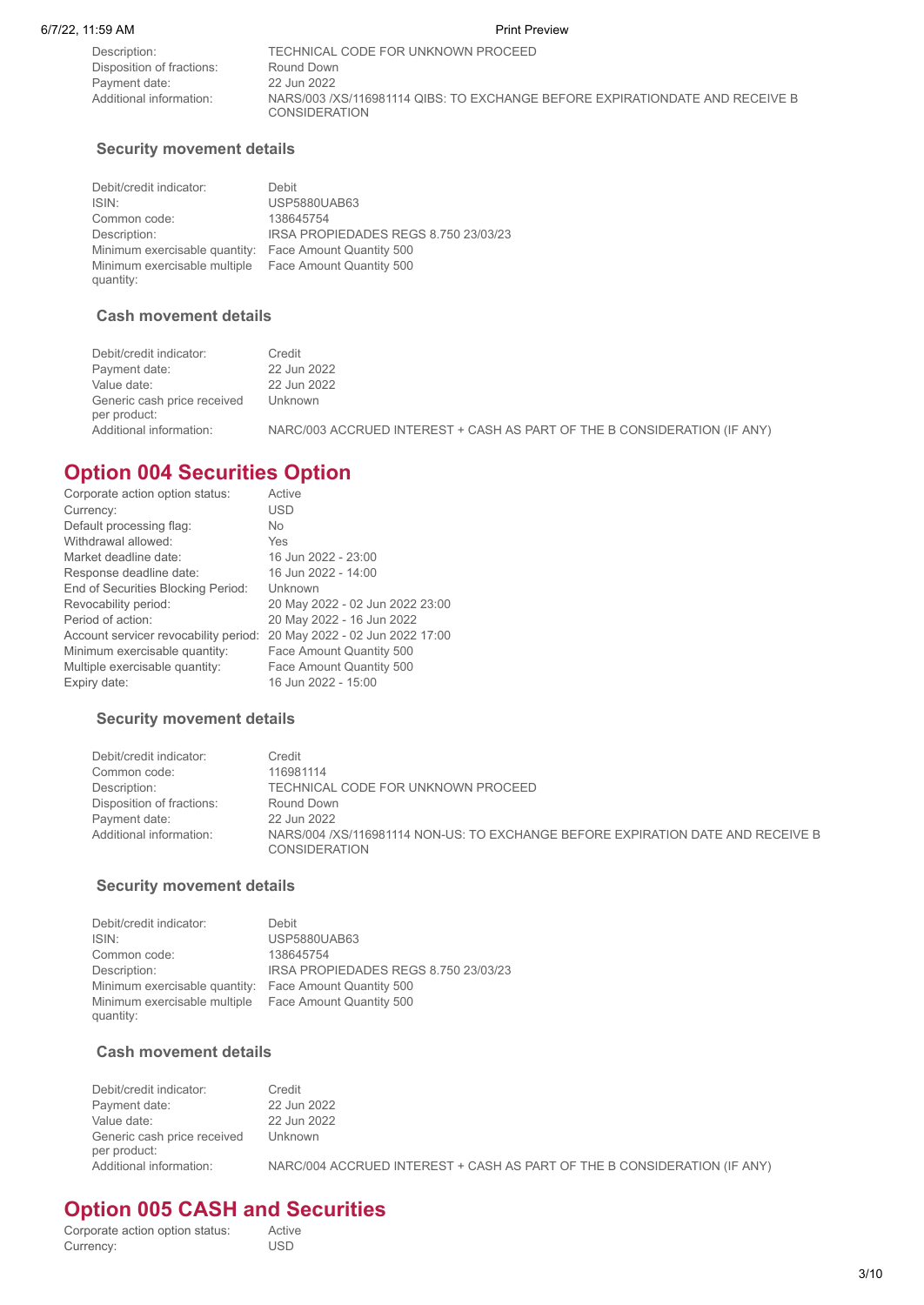### 6/7/22, 11:59 AM Print Preview

Default processing flag: No<br>Withdrawal allowed: No Withdrawal allowed: No Market deadline date: 07 Jun 2022 - 10:00 Response deadline date: 07 Jun 2022 - 09:00 End of Securities Blocking Period: Unknown Period of action: 03 Jun 2022 - 07 Jun 2022 Minimum exercisable quantity: Face Amount Quantity 500 Multiple exercisable quantity: Face Amount Quantity 500 Expiry date: 07 Jun 2022 - 10:00

### **Security movement details**

| Debit/credit indicator:   | Credit                                                                                                                                           |
|---------------------------|--------------------------------------------------------------------------------------------------------------------------------------------------|
| Common code:              | 116981114                                                                                                                                        |
| Description:              | TECHNICAL CODE FOR UNKNOWN PROCEED                                                                                                               |
| Disposition of fractions: | Round Down                                                                                                                                       |
| Payment date:             | 22 Jun 2022                                                                                                                                      |
| Additional information:   | NARS/005 /XS/116981114 QIBS: TO EXCHANGE AFTER EARLY PARTICIPATION DATE BUT BEFORE<br>EXPIRATION DATE AND RECEIVE LATE A NEW NOTES CONSIDERATION |

### **Security movement details**

| Debit/credit indicator:                   | Debit                                |
|-------------------------------------------|--------------------------------------|
| ISIN:                                     | <b>USP5880UAB63</b>                  |
| Common code:                              | 138645754                            |
| Description:                              | IRSA PROPIEDADES REGS 8.750 23/03/23 |
| Minimum exercisable quantity:             | Face Amount Quantity 500             |
| Minimum exercisable multiple<br>quantity: | Face Amount Quantity 500             |

### **Cash movement details**

| Debit/credit indicator:                     | Credit                                           |
|---------------------------------------------|--------------------------------------------------|
| Payment date:                               | 22 Jun 2022                                      |
| Value date:                                 | 22 Jun 2022                                      |
| Generic cash price received<br>per product: | Unknown                                          |
| Additional information:                     | NARC/005 A CASH CONSIDERATION + ACCRUED INTEREST |

# **Option 006 CASH and Securities**

| Corporate action option status:    | Active                    |
|------------------------------------|---------------------------|
| Currency:                          | <b>USD</b>                |
| Default processing flag:           | <b>No</b>                 |
| Withdrawal allowed:                | No                        |
| Market deadline date:              | 07 Jun 2022 - 10:00       |
| Response deadline date:            | 07 Jun 2022 - 09:00       |
| End of Securities Blocking Period: | Unknown                   |
| Period of action:                  | 03 Jun 2022 - 07 Jun 2022 |
| Minimum exercisable quantity:      | Face Amount Quantity 500  |
| Multiple exercisable quantity:     | Face Amount Quantity 500  |
| Expiry date:                       | 07 Jun 2022 - 10:00       |
|                                    |                           |

### **Security movement details**

| Debit/credit indicator:   | Credit                                                                                                                                             |
|---------------------------|----------------------------------------------------------------------------------------------------------------------------------------------------|
| Common code:              | 116981114                                                                                                                                          |
| Description:              | TECHNICAL CODE FOR UNKNOWN PROCEED                                                                                                                 |
| Disposition of fractions: | Round Down                                                                                                                                         |
| Payment date:             | 22 Jun 2022                                                                                                                                        |
| Additional information:   | NARS/006 /XS/116981114 NON-US: TO EXCHANGE AFTER EARLY PARTICIPATION DATE BUT BEFORE<br>EXPIRATION DATE AND RECEIVE LATE A NEW NOTES CONSIDERATION |

### **Security movement details**

| <b>USP5880UAB63</b>                  |
|--------------------------------------|
| 138645754                            |
| IRSA PROPIEDADES REGS 8.750 23/03/23 |
| Face Amount Quantity 500             |
| Face Amount Quantity 500             |
|                                      |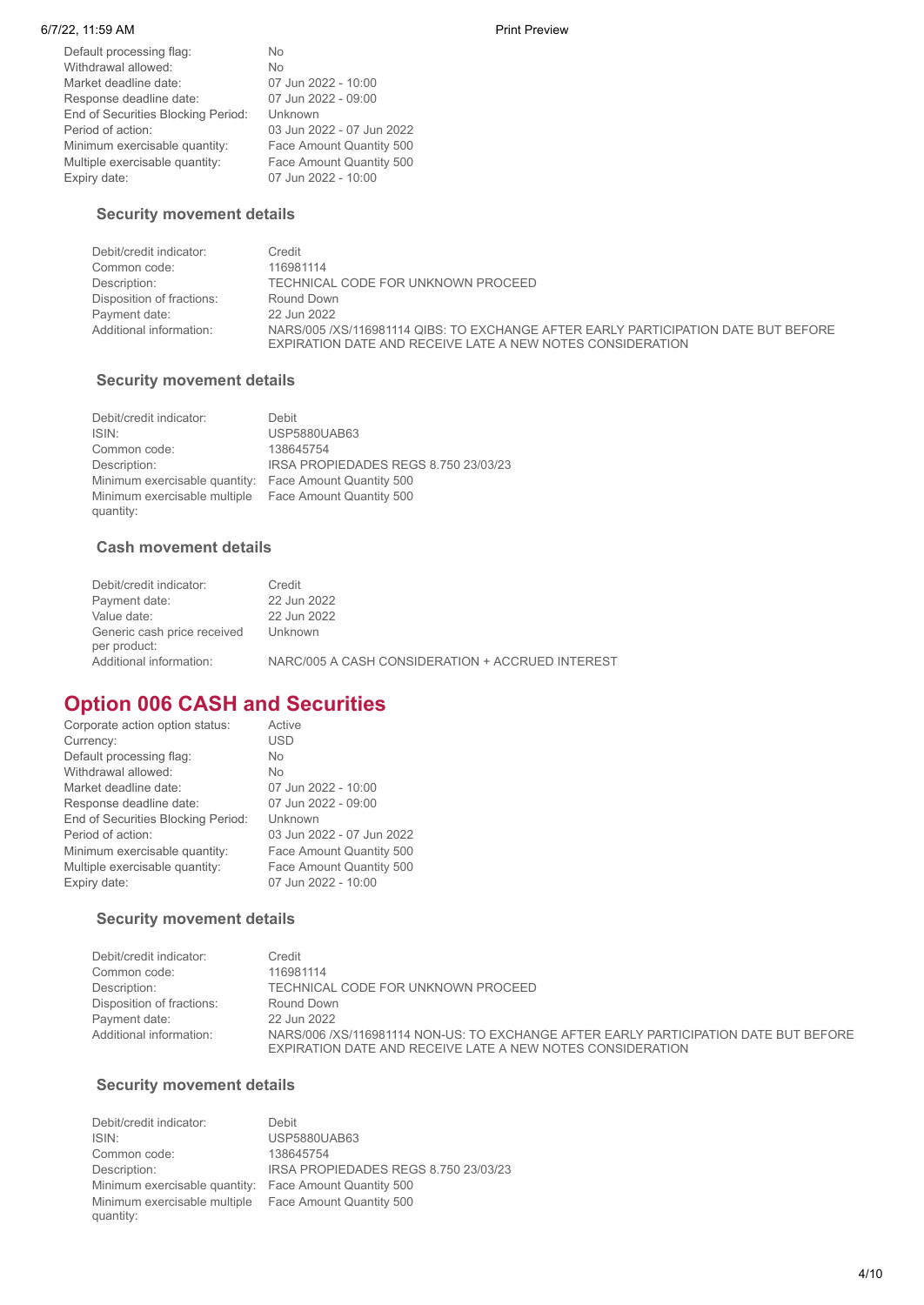### **Cash movement details**

| Debit/credit indicator:                     | Credit                                           |
|---------------------------------------------|--------------------------------------------------|
| Payment date:                               | 22 Jun 2022                                      |
| Value date:                                 | 22 Jun 2022                                      |
| Generic cash price received<br>per product: | Unknown                                          |
| Additional information:                     | NARC/006 A CASH CONSIDERATION + ACCRUED INTEREST |

# **Option 007 Securities Option**

| Corporate action option status:    | Active                    |
|------------------------------------|---------------------------|
| Currency:                          | USD                       |
| Default processing flag:           | No                        |
| Withdrawal allowed:                | <b>No</b>                 |
| Market deadline date:              | 07 Jun 2022 - 10:00       |
| Response deadline date:            | 07 Jun 2022 - 09:00       |
| End of Securities Blocking Period: | Unknown                   |
| Period of action:                  | 03 Jun 2022 - 07 Jun 2022 |
| Minimum exercisable quantity:      | Face Amount Quantity 500  |
| Multiple exercisable quantity:     | Face Amount Quantity 500  |
| Expiry date:                       | 07 Jun 2022 - 10:00       |
|                                    |                           |

### **Security movement details**

| Debit/credit indicator:   | Credit                                                                                                                                 |
|---------------------------|----------------------------------------------------------------------------------------------------------------------------------------|
| Common code:              | 116981114                                                                                                                              |
| Description:              | TECHNICAL CODE FOR UNKNOWN PROCEED                                                                                                     |
| Disposition of fractions: | Round Down                                                                                                                             |
| Payment date:             | 22 Jun 2022                                                                                                                            |
| Additional information:   | NARS/007 /XS/116981114 QIBS: TO EXCHANGE AFTER EARLY PARTICIPATION DATE BUT BEFORE<br>EXPIRATION DATE AND RECEIVE LATE B CONSIDERATION |

### **Security movement details**

| Debit/credit indicator:                   | Debit                                |
|-------------------------------------------|--------------------------------------|
| ISIN:                                     | <b>USP5880UAB63</b>                  |
| Common code:                              | 138645754                            |
| Description:                              | IRSA PROPIEDADES REGS 8.750 23/03/23 |
| Minimum exercisable quantity:             | Face Amount Quantity 500             |
| Minimum exercisable multiple<br>quantity: | Face Amount Quantity 500             |

### **Cash movement details**

| Debit/credit indicator:                     | Credit                                                                   |
|---------------------------------------------|--------------------------------------------------------------------------|
| Payment date:                               | 22 Jun 2022                                                              |
| Value date:                                 | 22 Jun 2022                                                              |
| Generic cash price received<br>per product: | Unknown                                                                  |
| Additional information:                     | NARC/007 ACCRUED INTEREST + CASH AS PART OF THE B CONSIDERATION (IF ANY) |

# **Option 008 Securities Option**

| Active                    |
|---------------------------|
| <b>USD</b>                |
| <b>No</b>                 |
| <b>No</b>                 |
| 07 Jun 2022 - 10:00       |
| 07 Jun 2022 - 09:00       |
| Unknown                   |
| 03 Jun 2022 - 07 Jun 2022 |
| Face Amount Quantity 500  |
| Face Amount Quantity 500  |
| 07 Jun 2022 - 10:00       |
|                           |

### **Security movement details**

| Debit/credit indicator:   | Credit                                                                                                                                   |
|---------------------------|------------------------------------------------------------------------------------------------------------------------------------------|
| Common code:              | 116981114                                                                                                                                |
| Description:              | TECHNICAL CODE FOR UNKNOWN PROCEED                                                                                                       |
| Disposition of fractions: | Round Down                                                                                                                               |
| Payment date:             | 22 Jun 2022                                                                                                                              |
| Additional information:   | NARS/008 /XS/116981114 NON-US: TO EXCHANGE AFTER EARLY PARTICIPATION DATE BUT BEFORE<br>EXPIRATION DATE AND RECEIVE LATE B CONSIDERATION |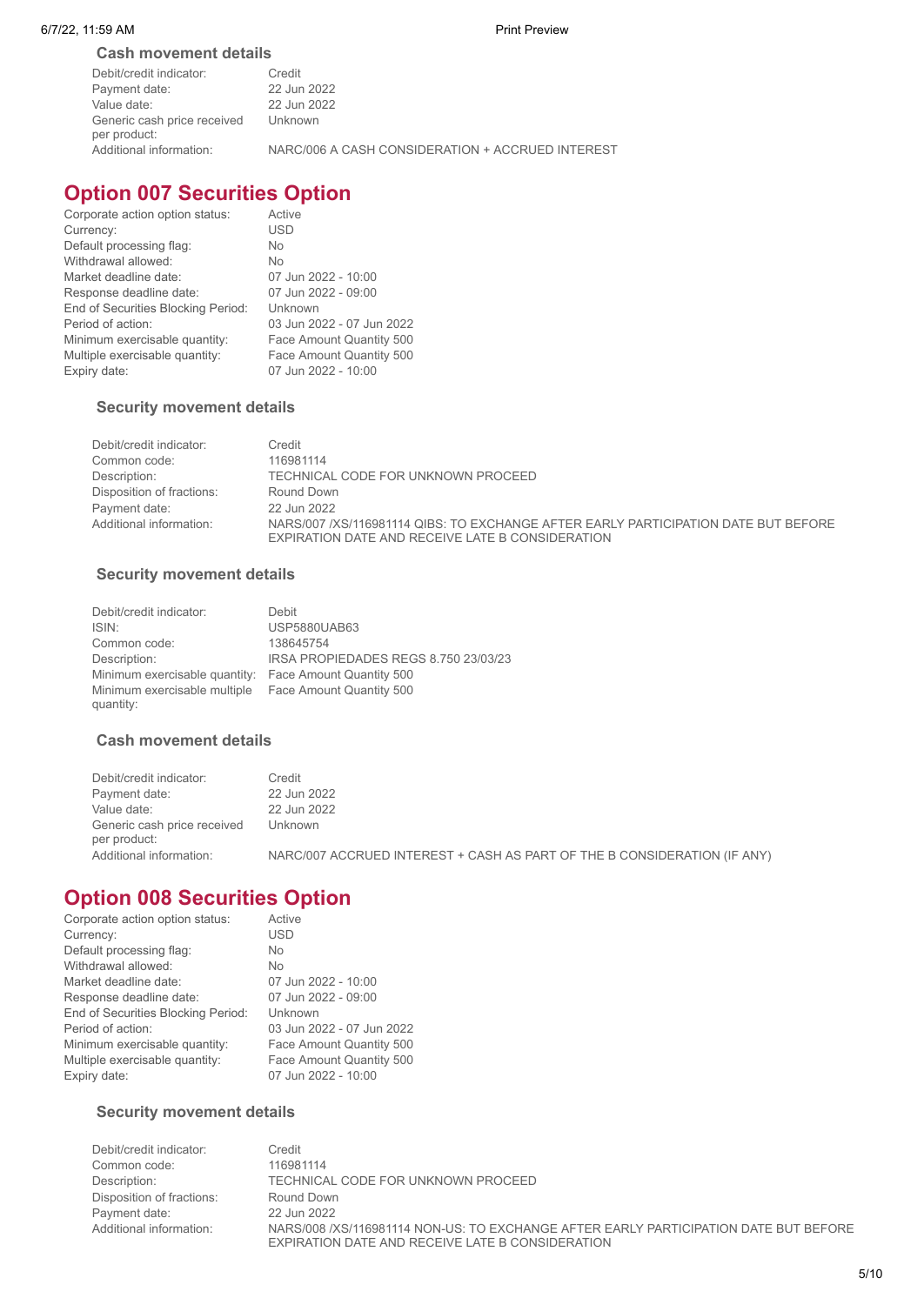### **Security movement details**

| Debit/credit indicator:                   | Debit                                |
|-------------------------------------------|--------------------------------------|
| ISIN:                                     | <b>USP5880UAB63</b>                  |
| Common code:                              | 138645754                            |
| Description:                              | IRSA PROPIEDADES REGS 8.750 23/03/23 |
| Minimum exercisable quantity:             | Face Amount Quantity 500             |
| Minimum exercisable multiple<br>quantity: | Face Amount Quantity 500             |

### **Cash movement details**

| Debit/credit indicator:                     | Credit                                                                   |
|---------------------------------------------|--------------------------------------------------------------------------|
| Payment date:                               | 22 Jun 2022                                                              |
| Value date:                                 | 22 Jun 2022                                                              |
| Generic cash price received<br>per product: | Unknown                                                                  |
| Additional information:                     | NARC/008 ACCRUED INTEREST + CASH AS PART OF THE B CONSIDERATION (IF ANY) |

# **Option 009 No Action**

| Corporate action option status: | Active                    |
|---------------------------------|---------------------------|
| Default processing flag:        | Yes                       |
| Market deadline date:           | 16 Jun 2022 - 23:00       |
| Response deadline date:         | 16 Jun 2022 - 14:00       |
| Period of action:               | 20 May 2022 - 16 Jun 2022 |
| Minimum exercisable quantity:   | Face Amount Quantity 500  |
| Multiple exercisable quantity:  | Face Amount Quantity 500  |
| Expiry date:                    | 16 Jun 2022 - 15:00       |

# **Action to take**

BY SENDING AN INSTRUCTION, YOU AUTHORISE US TO DISCLOSE YOUR NAME AND ACCOUNT NUMBER

. BENEFICIAL OWNERSHIP:

-------------------- A SEPARATE INSTRUCTION PER BO IS NOT REQUIRED

. YOU ARE SOLELY RESPONSIBLE TO DETERMINE WHETHER TO SEND ONE INSTRUCTION PER BO OR NOT. WE CANNOT PROVIDE ANY GUIDANCE ON THIS REQUIREMENT. WE WILL FORWARD BUT NOT VALIDATE ANY INSTRUCTION RECEIVED REGARDLESS IF YOU INSTRUCTED AT BENEFICIAL OWNER OR NOT.

### . ELECTRONIC INSTRUCTIONS:

------------------------ 1. FREE FORMAT MT 599/MT 568 USERS: YOUR DEADLINE IS 10:00 (BRUSSELS TIME) ON THE BUSINESS DAY BEFORE THE DEADLINE DATE.

. 2. EASYWAY USERS:

A. QIBS: TO EXCHANGE BEFORE EXPIRATION DATE AND RECEIVE A NEW NOTES CONSIDERATION AND A CASH CONSIDERATION, CHOOSE OPTION 001 B. NON-US: TO EXCHANGE BEFORE EXPIRATION DATE AND RECEIVE A NEW NOTES CONSIDERATION AND A CASH CONSIDERATION, CHOOSE OPTION 002 C. QIBS: TO EXCHANGE BEFORE EXPIRATION DATE AND RECEIVE B CONSIDERATION, CHOOSE OPTION 003.

D. NON-US: TO EXCHANGE BEFORE EXPIRATION DATE AND RECEIVE B CONSIDERATION, CHOOSE OPTION 004.

E. QIBS: TO EXCHANGE AFTER EARLY PARTICIPATION DATE BUT BEFORE EXPIRATION DATE AND RECEIVE LATE A NEW NOTES CONSIDERATION AND A CASH CONSIDERATION, CHOOSE OPTION 005

F. NON-US: TO EXCHANGE AFTER EARLY PARTICIPATION DATE BUT BEFORE EXPIRATION DATE AND RECEIVE LATE A NEW NOTES CONSIDERATION AND A CASH CONSIDERATION, CHOOSE OPTION 006

G. QIBS: TO EXCHANGE AFTER EARLY PARTICIPATION DATE BUT BEFORE EXPIRATION DATE AND RECEIVE LATE B CONSIDERATION, CHOOSE OPTION 007

H. NON-US: TO EXCHANGE AFTER EARLY PARTICIPATION DATE BUT BEFORE EXPIRATION DATE AND RECEIVE LATE B CONSIDERATION, CHOOSE OPTION  $008$ 

. - MENTION IN FIELD 'NARRATIVE TO SERVICE PROVIDER': YOUR CONTACT NAME AND PHONE NUMBER PRECEDED BY 'INX CONTACT DETAILS'

### . 3. EUCLID USERS:

A. QIBS: TO EXCHANGE BEFORE EXPIRATION DATE AND RECEIVE A NEW NOTES CONSIDERATION AND A CASH CONSIDERATION, SEND AN INSTRUCTION TYPE '54' WITH SUBTYPE 'CAS1'

B. NON-US: TO EXCHANGE BEFORE EXPIRATION DATE AND RECEIVE A NEW NOTES CONSIDERATION AND A CASH CONSIDERATION, SEND AN INSTRUCTION TYPE '54' WITH SUBTYPE 'CAS2'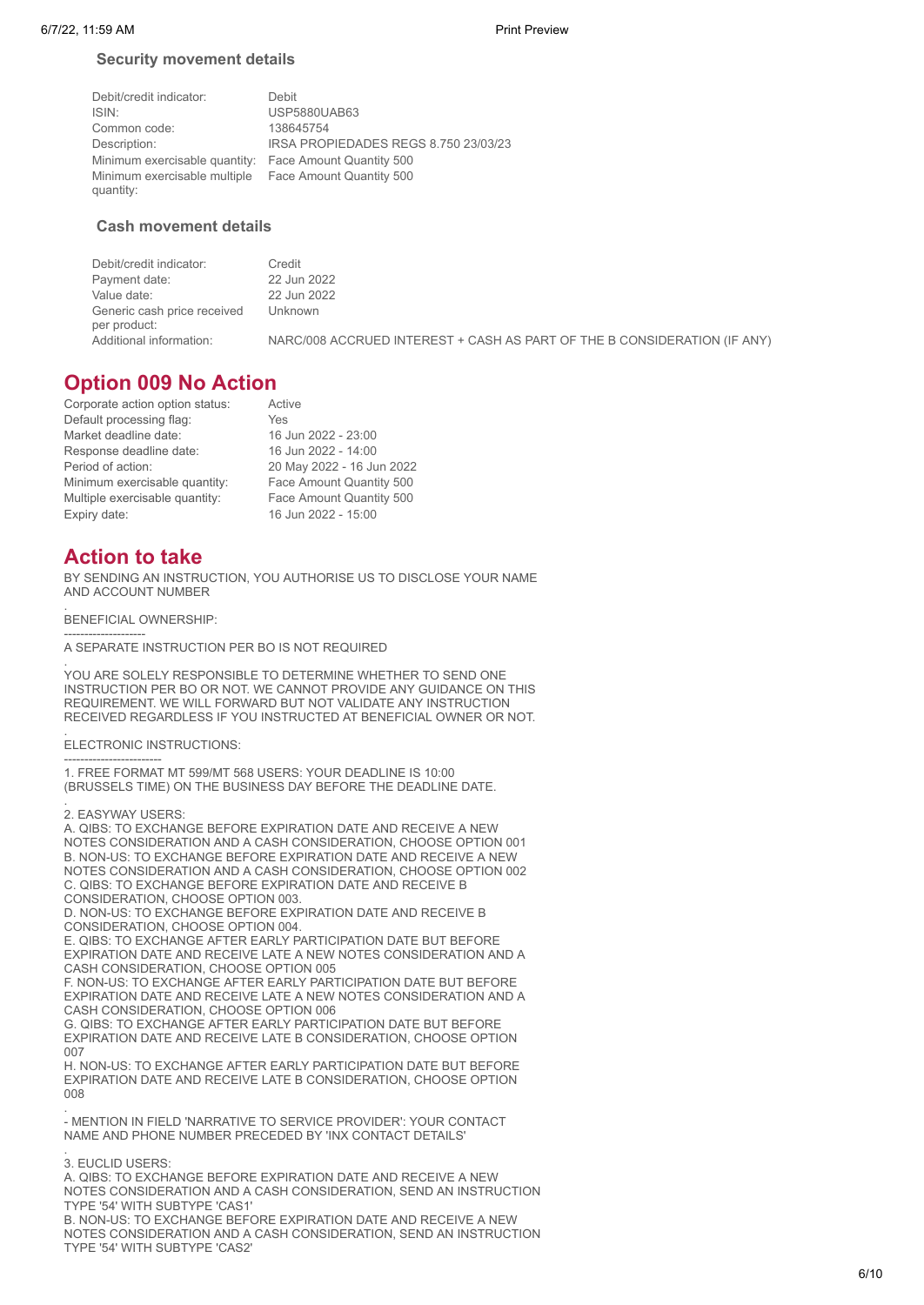### 6/7/22, 11:59 AM Print Preview

C. QIBS: TO EXCHANGE BEFORE EXPIRATION DATE AND RECEIVE B CONSIDERATION, SEND AN INSTRUCTION TYPE '54' WITH SUBTYPE 'SEC1' D. NON-US: TO EXCHANGE BEFORE EXPIRATION DATE AND RECEIVE B CONSIDERATION, SEND AN INSTRUCTION TYPE '54' WITH SUBTYPE 'SEC2' E. QIBS: TO EXCHANGE AFTER EARLY PARTICIPATION DATE BUT BEFORE EXPIRATION DATE AND RECEIVE LATE A NEW NOTES CONSIDERATION AND A CASH CONSIDERATION, SEND AN INSTRUCTION TYPE '54' WITH SUBTYPE 'CAS3'

F. NON-US: TO EXCHANGE AFTER EARLY PARTICIPATION DATE BUT BEFORE EXPIRATION DATE AND RECEIVE LATE A NEW NOTES CONSIDERATION AND A CASH CONSIDERATION, SEND AN INSTRUCTION TYPE '54' WITH SUBTYPE 'CAS4'

G. QIBS: TO EXCHANGE AFTER EARLY PARTICIPATION DATE BUT BEFORE EXPIRATION DATE AND RECEIVE LATE B CONSIDERATION, SEND AN INSTRUCTION TYPE '54' WITH SUBTYPE 'SEC3'

H. NON-US: TO EXCHANGE AFTER EARLY PARTICIPATION DATE BUT BEFORE EXPIRATION DATE AND RECEIVE LATE B CONSIDERATION, SEND AN INSTRUCTION TYPE '54' WITH SUBTYPE 'SEC4'

I. TO TAKE NO ACTION, SEND AN INSTRUCTION TYPE '54' SUBTYPE 'NOAC'. MENTION THE EVENT NUMBER IN FIELD 72 AS FOLLOWS: 'EVNB CA00000XXXXXXX' (WHERE XXXXXXX IS THE EVENT NUMBER)

. ALWAYS MENTION IN FIELD:

- 72: YOUR CONTACT NAME AND PHONE NUMBER PRECEDED BY 'INX CONTACT DETAILS'

. 4. SWIFT MT565 USERS:

A. QIBS: TO EXCHANGE BEFORE EXPIRATION DATE AND RECEIVE A NEW NOTES CONSIDERATION AND A CASH CONSIDERATION, USE CAON 001 CAOP CASE

B. NON-US: TO EXCHANGE BEFORE EXPIRATION DATE AND RECEIVE A NEW NOTES CONSIDERATION AND A CASH CONSIDERATION, USE CAON 002 CAOP CASE

C. QIBS: TO EXCHANGE BEFORE EXPIRATION DATE AND RECEIVE B CONSIDERATION, USE CAON 003 CAOP SECU.

D. NON-US: TO EXCHANGE BEFORE EXPIRATION DATE AND RECEIVE B CONSIDERATION, USE CAON 004 CAOP SECU.

E. QIBS: TO EXCHANGE AFTER EARLY PARTICIPATION DATE BUT BEFORE EXPIRATION DATE AND RECEIVE LATE A NEW NOTES CONSIDERATION AND A CASH CONSIDERATION, USE CAON 005 CAOP CASE

F. NON-US: TO EXCHANGE AFTER EARLY PARTICIPATION DATE BUT BEFORE EXPIRATION DATE AND RECEIVE LATE A NEW NOTES CONSIDERATION AND A CASH CONSIDERATION, USE CAON 006 CAOP CASE

G. QIBS: TO EXCHANGE AFTER EARLY PARTICIPATION DATE BUT BEFORE EXPIRATION DATE AND RECEIVE LATE B CONSIDERATION, USE CAON 007 CAOP SECU

H. NON-US: TO EXCHANGE AFTER EARLY PARTICIPATION DATE BUT BEFORE EXPIRATION DATE AND RECEIVE LATE B CONSIDERATION, USE CAON 008 CAOP SECU

### . ALWAYS MENTION IN FIELD:

- 70E:INST: YOUR CONTACT NAME AND PHONE NUMBER PRECEDED BY 'INX CONTACT DETAILS'

. PAPER FORM:

----------- NO LEGAL DOCUMENTATION TO BE COMPLETED

. DOCUMENTATION:

-------------- DUE TO RESTRICTIONS, THE EXCHANGE OFFER MEMORANDUM IS AVAILABLE ONLY VIA ELIGIBILITY LETTER AGENT'S WEBSITE: HTTPS://BONDS.MORROWSODALI.COM/IRSAELIGIBILITY

. YOU MAY REQUEST THE OTHER CORPORATE ACTION DOCUMENT(S) EITHER VIA E-MAIL OR VIA THE WEBSITE:

. A. E-MAIL: SEND AN E-MAIL TO CADOCS(AT)EUROCLEAR.COM. INDICATE IN THE SUBJECT OF YOUR E-MAIL THE FOLLOWING REFERENCE 6217953-220

. NOTE: IN THE RARE CASE THAT THE SIZE OF THE CA DOCUMENT EXCEEDS 10 MB, IT WILL NOT BE POSSIBLE TO SEND IT VIA E-MAIL. YOU WILL RECEIVE AN E-MAIL INFORMING YOU THAT THE DOCUMENT WILL BE AVAILABLE ONLY VIA THE WEBSITE.

B. THE EUROCLEAR WEBSITE (MY.EUROCLEAR.COM): TO ACCESS THE DOCUMENTATION, LOG IN OR GO THROUGH TO MYEUROCLEAR AS A GUEST. YOU CAN DOWNLOAD THE DOCUMENT(S) BY ENTERING THE CORPORATE ACTION NOTIFICATION NUMBER 6217953 IN THE SEARCH BOX ON MY.EUROCLEAR.COM MY APPS CORPORATE ACTIONS

### . **REVOCABILITY**

.

.

------------ INSTRUCTIONS MAY BE WITHDRAWN PURSUANT TO THE OFFER DOCUMENTATION AND UPON AGENTS FINAL AGREEMENT.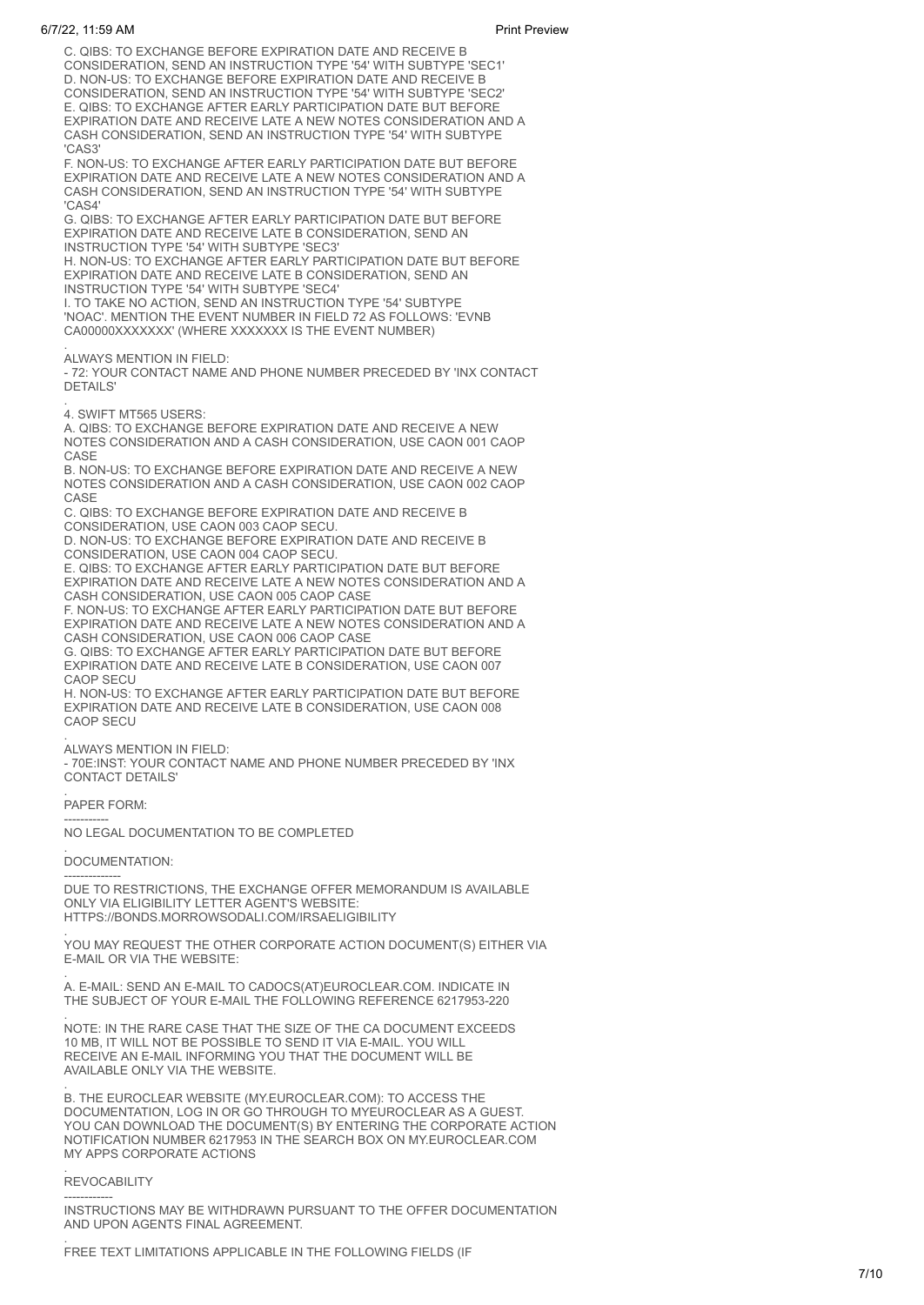### 6/7/22, 11:59 AM Print Preview

REQUIRED):

- 4 X 35 CHARACTERS IN FIFLD: 88D

- 10 X 35 CHARACTERS IN FIELDS 72, 70E:INST, 80B, 95V:OWND

. WE WILL FORWARD BUT NOT VALIDATE ANY OF THE INFORMATION IN THESE FIELDS.

NOTE:

.

.

----- PLEASE REFER TO THE CORPORATE ACTIONS FAQ SECTION ON MY.EUROCLEAR.COM FOR MORE INFORMATION WITH REGARDS TO THE APPLICABLE PROCESS TO CANCEL AND REPLACE YOUR INSTRUCTION

# **Corporate action narrative**

### **Party contact description:**

CORPORATE ACTIONS CA INFO 4245

**Offeror:**

IRSA INVERSIONES

### **General information:**

UPDATE 07/06/2022: DEADLINE EXTENDED

. THE FOLLOWING DEADLINE HAS BEEN UPDATED: - EARLY INSTRUCTION DEADLINE

. INSTRUCTIONS ALREADY SENT FOR EARLY OPTION REMAIN VALID

. THE LATE OPTION HAS BEEN CANCELLED ON THE LOCAL MARKET. DUE TO TECHNICAL REASONS, THE DEADLINE FOR THE LATE OPTION HAS BEEN ACCELERATED IN OUR SYSTEM.

. INSTRUCTIONS ALREADY SENT FOR THE LATE OPTION ARE STILL VALID AND WILL BE TREATED AS SENT FOR FARLY OPTION.

. NEW INSTRUCTIONS HAVE TO BE SENT FOR OPTION 1 TO 4 IF YOU STILL WANT TO PARTICIPATE IN THIS CORPORATE ACTION

. TO RECEIVE THE EXCHANGE CONSIDERATION:

- EASYWAY USERS:

A. QIBS: TO EXCHANGE BEFORE EXPIRATION DATE AND RECEIVE A NEW NOTES CONSIDERATION AND A CASH CONSIDERATION, CHOOSE OPTION 001 B. NON-US: TO EXCHANGE BEFORE EXPIRATION DATE AND RECEIVE A NEW NOTES CONSIDERATION AND A CASH CONSIDERATION, CHOOSE OPTION 002 C. QIBS: TO EXCHANGE BEFORE EXPIRATION DATE AND RECEIVE B CONSIDERATION, CHOOSE OPTION 003

D. NON-US: TO EXCHANGE BEFORE EXPIRATION DATE AND RECEIVE B CONSIDERATION, CHOOSE OPTION 004

- EUCLID USERS:

A. QIBS: TO EXCHANGE BEFORE EXPIRATION DATE AND RECEIVE A NEW NOTES CONSIDERATION AND A CASH CONSIDERATION, SEND AN INSTRUCTION TYPE '54' WITH SUBTYPE 'CAS1'

B. NON-US: TO EXCHANGE BEFORE EXPIRATION DATE AND RECEIVE A NEW NOTES CONSIDERATION AND A CASH CONSIDERATION, SEND AN INSTRUCTION TYPE '54' WITH SUBTYPE 'CAS2'

C. QIBS: TO EXCHANGE BEFORE EXPIRATION DATE AND RECEIVE B CONSIDERATION, SEND AN INSTRUCTION TYPE '54' WITH SUBTYPE 'SEC1' D. NON-US: TO EXCHANGE BEFORE EXPIRATION DATE AND RECEIVE B CONSIDERATION, SEND AN INSTRUCTION TYPE '54' WITH SUBTYPE 'SEC2' - SWIFT USERS:

A. QIBS: TO EXCHANGE BEFORE EXPIRATION DATE AND RECEIVE A NEW NOTES CONSIDERATION AND A CASH CONSIDERATION, USE CAON 001 CAOP CASE

B. NON-US: TO EXCHANGE BEFORE EXPIRATION DATE AND RECEIVE A NEW NOTES CONSIDERATION AND A CASH CONSIDERATION, USE CAON 002 CAOP CASE

C. QIBS: TO EXCHANGE BEFORE EXPIRATION DATE AND RECEIVE B CONSIDERATION, USE CAON 003 CAOP SECU

D. NON-US: TO EXCHANGE BEFORE EXPIRATION DATE AND RECEIVE B

CONSIDERATION, USE CAON 004 CAOP SECU

. DESCRIPTION OF THE EXCHANGE CONSIDERATIONS HAVE BEEN UPDATED **ACCORDINGLY** 

. END OF UPDATE -------------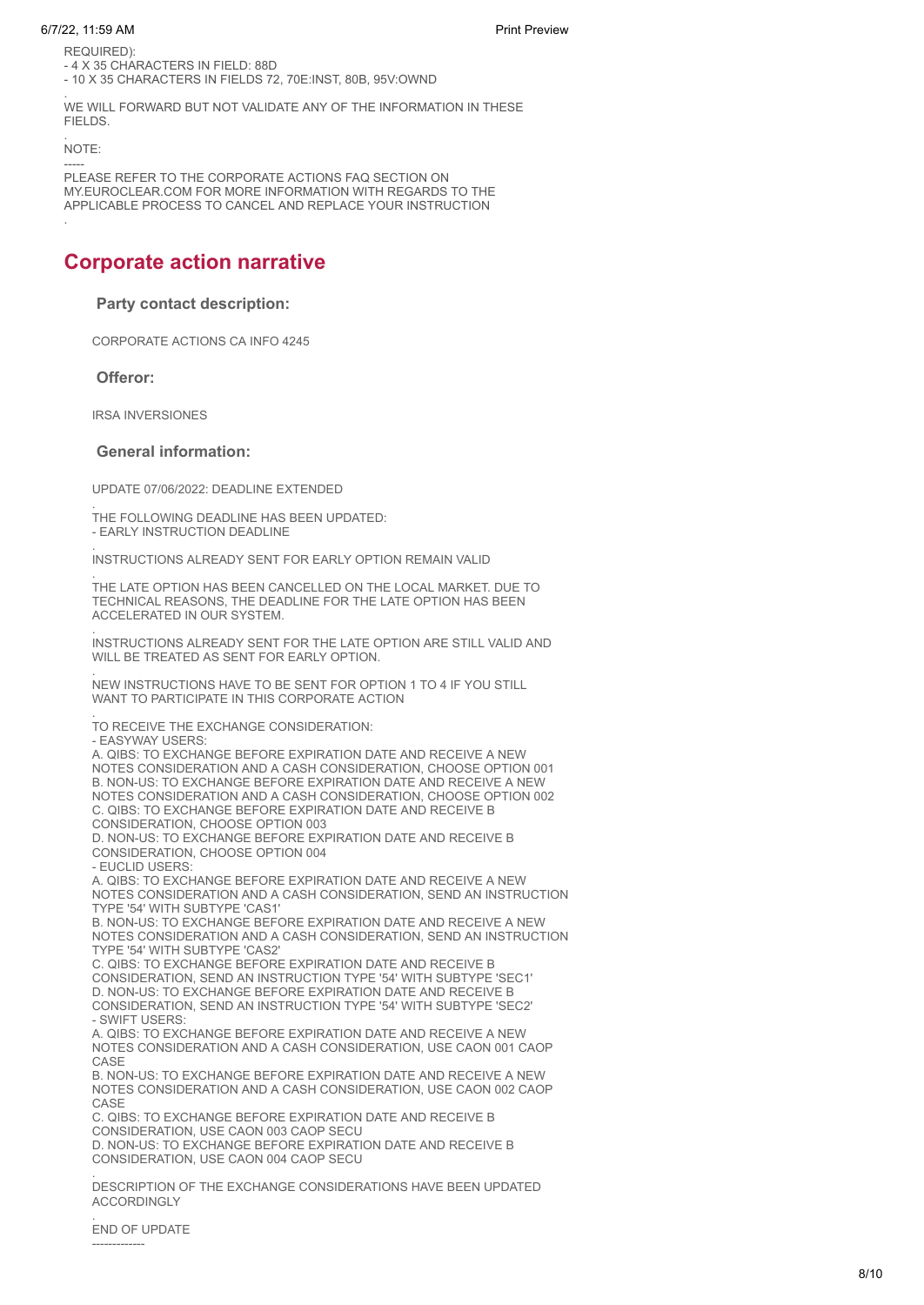UPDATE 03/06/2022: EARLY TENDER RESULTS AND MODIFICATIONS TO THE EXCHANGE CONSIDERATION

. ELIGIBLE HOLDERS WHO TENDER THEIR EXISTING NOTES ON OR BEFORE THE EXPIRATION DATE, WHETHER OR NOT THEY TENDER THEIR EXISTING NOTES BEFORE OR AFTER THE EARLY PARTICIPATION DATE, WHOSE EXISTING NOTES ARE VALIDLY TENDERED AND ACCEPTED FOR EXCHANGE, WILL RECEIVE THE SAME EXCHANGE CONSIDERATION AS ELIGIBLE HOLDERS WHO TENDERED THEIR EXISTING NOTES PRIOR TO OR AT THE EARLY PARTICIPATION DATE.

. EUROCLEAR DEADLINES ARE UNDER INVESTIGATION.

. PLEASE REFER TO THE DOCUMENTATION FOR MORE DETAILS

. NOTE:

----- POSITIONS WILL REMAIN BLOCKED UNTIL FURTHER NOTICE OR UNTIL THE DEBIT OF POSITIONS.

. END OF UPDATE.

------------------------------------- UPDATE 20/05/2022: ACTIONS TO BE TAKEN HAVE BEEN MADE AVAILABLE

. ADDITIONAL INFORMATION REGARDING OPTION B: IN THE EVENT THAT LESS THAN 30 PERCENT OF THE AGGREGATE PRINCIPAL AMOUNT OF EXISTING NOTES THAT ARE VALIDLY TENDERED AND ACCEPTED FOR EXCHANGE IN THE EXCHANGE OFFER (SUCH 30 PERCENT OF THE AGGREGATE PRINCIPAL AMOUNT, THE 'TOTAL CASH CONSIDERATION') IS TENDERED UNDER OPTION A, THE DIFFERENCE BETWEEN THE TOTAL CASH CONSIDERATION AND THE A CASH CONSIDERATION (SUCH DIFFERENCE, THE 'B CASH CONSIDERATION') WILL BE PAID TO ELIGIBLE HOLDERS WHOSE EXISTING NOTES ARE ACCEPTED FOR EXCHANGE UNDER OPTION B, PRO RATA TO THE PRINCIPAL AMOUNT OF THEIR EXISTING NOTES ACCEPTED FOR EXCHANGE UNDER OPTION B, AND RATABLY REDUCING THE PRINCIPAL AMOUNT OF NEW NOTES THAT COMPRISE THE B CONSIDERATION

. END OF UPDATE.

.

.

.

.

.

.

.

--------------------------------------------------------------- INFORMATION SOURCE: INFORMATION AGENT: MORROW SODALI INTERNATIONAL LLC ELIGIBILITY LETTER WEBSITE: HTTPS://BONDS.MORROWSODALI.COM/IRSAELIGIBILITY E-MAIL: IRSA(AT)INVESTOR.MORROWSODALI.COM

IN STAMFORD: 333 LUDLOW STREET, SOUTH TOWER, 5TH FLOOR STAMFORD, CONNECTICUT 06902 UNITED STATES OF AMERICA TELEPHONE: +1 203 609 4910

IN LONDON: 103 WIGMORE STREET W1U 1QS, LONDON UNITED KINGDOM TELEPHONE: +44 20 4513 6933

GENERAL INFORMATION

------------------- THE PURPOSE OF THE EXCHANGE OFFER IS TO REDUCE INDEBTEDNESS AND TO EXTEND THE MATURITY OF THE DEBT OBLIGATIONS ASSOCIATED WITH THE EXISTING NOTES

1. EXCHANGE AND CONSENT: NOT APPLICABLE

2. CONDITIONS AND RESTRICTIONS: CERTAIN RESTRICTIONS MAY APPLY

. THE OFFER IS SUBJECT TO, AMONG OTHER THINGS, THE MINIMUM EXCHANGE **CONDITION** 

. REFER TO THE OFFER DOCUMENTATION FOR THE COMPLETE CONDITIONS AND RESTRICTIONS OF THIS OFFER

. ENTITLEMENT

----------- ELIGIBLE HOLDERS OF EXISTING NOTES MAY CHOOSE BETWEEN OPTION A OR OPTION B, TWO MUTUALLY EXCLUSIVE CONSIDERATION OPTIONS

TENDERS OF EXISTING NOTES SUBMITTED UNDER OPTION A AT OR PRIOR TO THE EARLY PARTICIPATION DATE WILL RECEIVE A PORTION OF THE A CASH CONSIDERATION, PLUS THE APPLICABLE EARLY A NEW NOTE CONSIDERATION. TENDERS OF EXISTING NOTES SUBMITTED UNDER OPTION A AFTER THE EARLY PARTICIPATION DATE BUT AT OR PRIOR TO THE EXPIRATION DATE WILL RECEIVE A PORTION OF THE A CASH CONSIDERATION, PLUS THE LATE A NEW NOTES CONSIDERATION.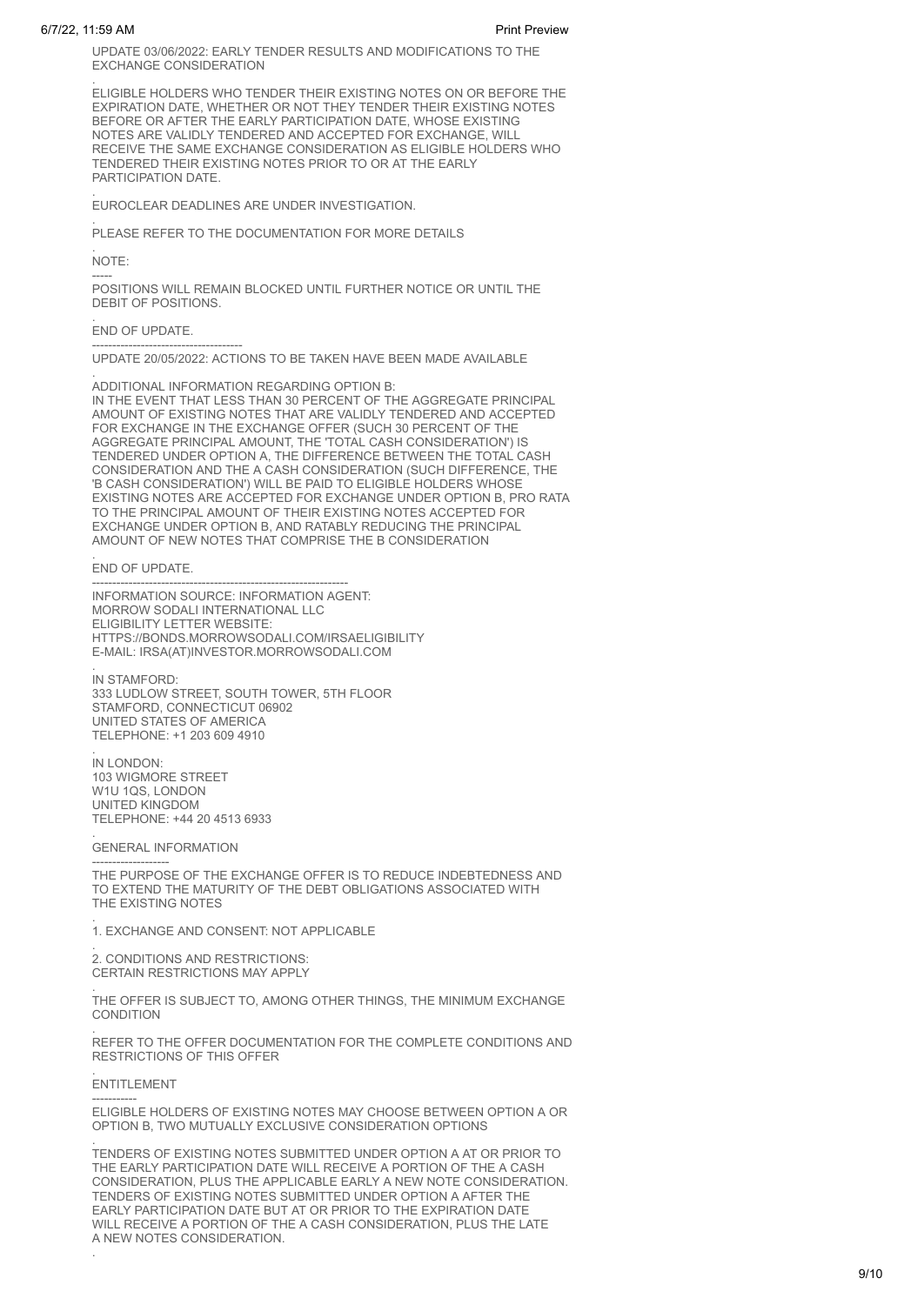1. EXCHANGE RATIO: -EXCHANGE CONSIDERATION:

- EARLY A NEW NOTES CONSIDERATION: NEW NOTES IN A PRINCIPAL AMOUNT EQUAL TO 1.015 TIMES THE DIFFERENCE BETWEEN USD 1,000 AND THE PRO-RATA A CASH CONSIDERATION RECEIVED BY EACH SUCH ELIGIBLE HOLDER.

- LATE A NEW NOTES CONSIDERATION: NEW NOTES IN A PRINCIPAL AMOUNT EQUAL TO THE DIFFERENCE BETWEEN USD 1,000 AND THE PRO-RATA A CASH CONSIDERATION RECEIVED BY EACH SUCH ELIGIBLE HOLDER

- A CASH CONSIDERATION: AGGREGATE AMOUNT EQUIVALENT TO THE LESSER OF (X) 30 PERCENT OF THE AGGREGATE PRINCIPAL AMOUNT OF EXISTING NOTES THAT ARE VALIDLY TENDERED AND ACCEPTED FOR EXCHANGE IN THE EXCHANGE OFFER ( THE TOTAL CASH CONSIDERATION) AND (Y) THE PRINCIPAL AMOUNT OF THE EXISTING NOTES ACCEPTED FOR EXCHANGE UNDER OPTION A (THE A CASH CONSIDERATION).

- EARLY B CONSIDERATION: NEW NOTES IN A PRINCIPAL AMOUNT EQUAL TO USD 1,030 PRINCIPAL AMOUNT OF EXISTING NOTES.

- LATE B CONSIDERATION: NEW NOTES IN A PRINCIPAL AMOUNT EQUAL TO USD 1,000 PRINCIPAL AMOUNT OF EXISTING NOTES.

. ELIGIBLE HOLDERS TENDERING EXISTING NOTES UNDER OPTION B WILL ONLY RECEIVE CASH AS PART OF THE B CONSIDERATION IF LESS THAN ALL OF THE TOTAL CASH CONSIDERATION IS PAID OUT PURSUANT TO OPTION A

. THE COMPOSITION OF THE EARLY A CONSIDERATION OR THE LATE A CONSIDERATION BETWEEN PRO-RATA A CASH CONSIDERATION AND EARLY A NEW NOTES CONSIDERATION OR LATE A NEW NOTES CONSIDERATION (AND, IN THE EVENT THAT LESS THAN ALL OF THE TOTAL CASH CONSIDERATION IS PAID OUT PURSUANT TO OPTION A, THE COMPOSITION OF THE B CONSIDERATION) WILL BE DETERMINED ON THE EXPIRATION DATE

. 2. MINIMUM EXERCISE AMOUNT: PLEASE ENSURE THAT YOUR INSTRUCTED AMOUNT: - IS AT LEAST THE MINIMUM EXERCISABLE AMOUNT OF THE NOTE - CORRESPONDS TO THE MULTIPLE EXERCISABLE AMOUNT OF THE NOTE - WILL YIELD AT LEAST THE MINIMUM AMOUNT OF ENTITLEMENT

. THE DETERMINATION OF YOUR INSTRUCTED AMOUNT IS SOLELY YOUR RESPONSIBILITY. IF YOUR INSTRUCTED AMOUNT WILL RESULT IN LESS THAN THE MINIMUM AMOUNT OF ENTITLED NOTES, YOUR INSTRUCTION WILL BE CANCELLED AND YOUR ORIGINAL NOTES RETURNED TO YOU

. FOR DETAILS ON THE CALCULATION METHOD AND THE MINIMUM AMOUNT TO RECEIVE, PLEASE REFER TO THE OFFER DOCUMENTATION

. 3. ACCRUED AND UNPAID INTEREST: ACCRUED AND UNPAID INTEREST WILL BE PAID UP TO, BUT NOT INCLUDING, THE SETTLEMENT DATE

. 4. MINIMUM AGGREGATE ACCEPTANCE AMOUNT: MINIMUM EXCHANGE CONDITION: THE OFFER IS CONDITIONAL ON A 75 PERCENT OF THE OUTSTANDING AGGREGATE PRINCIPAL AMOUNT OF EXISTING NOTES BEING VALIDLY TENDERED, NOT WITHDRAWN AND ACCEPTED IN THE EXCHANGE OFFER ON OR PRIOR TO THE EXPIRATION DATE

. 5. EXCHANGE CAP: NO EXCHANGE CAP HAS BEEN SET

. 6. PRORATION: NOT APPLICABLE

.

.

. 7. POOLFACTOR: NOT APPLICABLE

. 8. CASH FRACTIONS: FRACTIONAL ENTITLEMENT WILL NOT BE COMPENSATED IN CASH

. 9. NEW NOTES: THE MATURITY DATE SHOULD BE 22/06/2028 AND THE INTEREST RATE 8.750 PERCENT PER ANNUM. THIS SECURITY IS EXPECTED TO BE ELIGIBLE IN EUROCLEAR BANK

. THIS CORPORATE ACTION NOTIFICATION DOES NOT CONSTITUTE AN OFFER TO SELL OR THE SOLICITATION OF AN OFFER TO BUY ANY SECURITIES BY ANYONE IN ANY JURISDICTION

IT IS NOT, AND SHOULD NOT BE CONSTRUED OR TREATED AS, INVESTMENT OR FINANCIAL ADVICE. IN PROVIDING THIS INFORMATION, EUROCLEAR BANK IS NOT ACTING AS AGENT OF THE ISSUER

BY SENDING AN INSTRUCTION TO EUROCLEAR BANK, YOU CONFIRM THAT YOU (AND ANY BENEFICIAL OWNER(S) FOR WHOM YOU ACT) COMPLY WITH THE TERMS AND CONDITIONS OF THE CORPORATE EVENT AND COMPLY WITH APPLICABLE LOCAL LAWS OR REQUIREMENTS, INCLUDING BUT NOT LIMITED TO HOLDING AND TRANSFER RESTRICTIONS

IF HOLDING AND TRANSFER RESTRICTIONS WOULD PROHIBIT YOU (AND ANY BENEFICIAL OWNER(S) FOR WHOM YOU ACT) TO HOLD THE PROCEEDS OF A CORPORATE EVENT IN YOUR ACCOUNT IN EUROCLEAR BANK, YOU (AND ANY BENEFICIAL OWNER(S) FOR WHOM YOU ACT) MUST ENSURE TO SEND AN INSTRUCTION TO ALLOW THE TRANSFER OF THESE PROCEEDS TO AN ACCOUNT OUTSIDE THE EUROCLEAR SYSTEM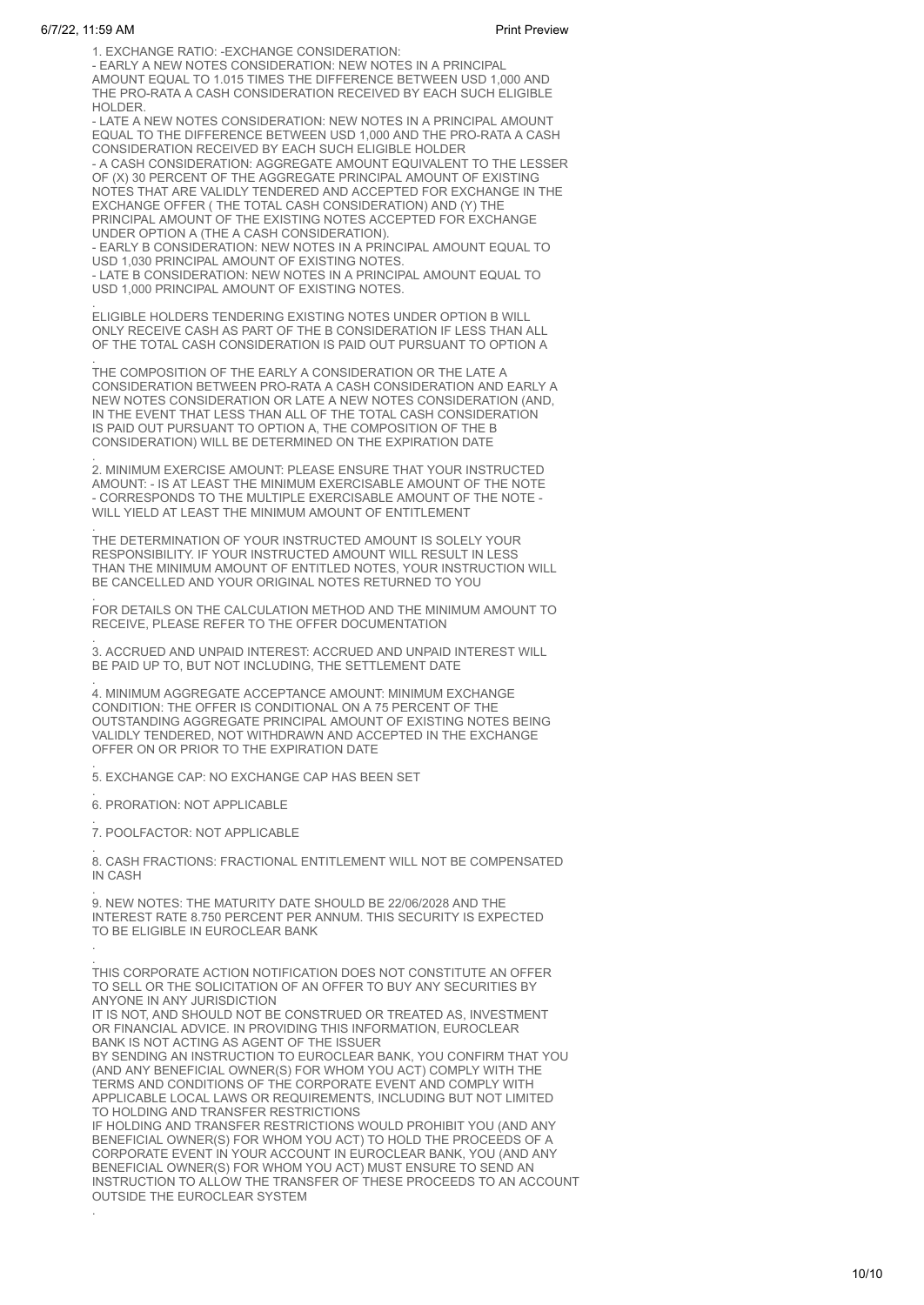

### IRSA Announces Early Participation Date Results of its Exchange Offer for Any and All of its 8.750% Notes due 2023 originally issued by IRSA CP and Modifications to the Exchange Consideration

June 2, 2022 — Buenos Aires, Argentina: IRSA Inversiones y Representaciones Sociedad Anónima, a corporation (sociedad anónima) incorporated under the laws of the Republic of Argentina ("IRSA"), today announced the results as of the Early Participation Date (as defined below) of its previously announced offer to exchange (the "Exchange Offer") any and all of its US\$360,000,000 aggregate principal amount of outstanding 8.750% Notes due 2023 Series No. 2 (CUSIPs: 463588 AA1 (144A) / P5880U AB6 (Reg S); ISINs: US463588AA16 (144A) / USP5880UAB63 (Reg S)) originally issued by IRSA Propiedades Comerciales S.A. ("IRSA CP") (the "Existing Notes") for 8.750% Senior Notes due 2028 (the "New Notes") to be issued by IRSA and the cash consideration, as more fully described in the exchange offer memorandum dated May 16, 2022 (the "Exchange Offer Memorandum"). Capitalized terms not defined herein shall have the meanings ascribed to them in the Exchange Offer Memorandum. In addition, IRSA today announced its amendment to the Exchange Offer Memorandum to modify the Exchange Consideration.

### Early Participation Date Results

The Early Participation Date with respect to the Exchange Offer occurred at 5:00 p.m., New York City time, on June 2, 2022 (such time and date, the "Early Participation Date"). According to information provided by Morrow Sodali International LLC, the information and exchange agent for the Exchange Offer (the "Information and Exchange Agent"), US\$203,605,500 aggregate principal amount of the Existing Notes (the "Tendered Notes") were validly tendered and were not validly withdrawn prior to or at the Early Participation Date, which represents 56.56% of the outstanding aggregate principal amount of the Existing Notes. Of the aggregate principal amount of Tendered Notes, (i) US\$115,142,500, representing approximately 56.55% of the principal amount of Tendered Notes, were tendered under Option A, and (ii) US\$88,463,000, representing approximately 43.45% of the principal amount of Tendered Notes, were tendered under Option B. If no additional Existing Notes were to be tendered after the Early Participation Date, Eligible Holders who have validly tendered and not validly withdrawn their Existing Notes under Option A prior to or at the Early Participation Date would receive US\$530.49 of Pro-Rata A Cash Consideration per US\$1,000 principal amount of Existing Notes tendered under Option A. At the Expiration Date, the actual cash consideration to be received by each Eligible Holder whose Existing Notes are accepted in the Exchange Offer will be determined on the basis of the actual participation by Eligible Holders in the Exchange Offer and their selection between Option A and Option B.

Eligible Holders who have not already done so may tender their Existing Notes for exchange until 5:00 p.m., New York City time, on June 16, 2022 (such date and time, as the same may be extended, the "Expiration Date"). Concurrently with the Early Participation Date, the Withdrawal Date has also occurred. As a result, any Existing Notes validly tendered on or after the date hereof and prior to the Expiration Date may not be withdrawn except in limited circumstances.

### Modifications to the Exchange Consideration

Eligible Holders who tender their Existing Notes on or before the Expiration Date, whether or not they tender their Existing Notes before or after the Early Participation Date, whose Existing Notes are validly tendered and accepted for exchange, will receive the same Exchange Consideration as Eligible Holders who tendered their Existing Notes prior to or at the Early Participation Date. Accordingly, the Early A New Notes Consideration will now be the A New Notes Consideration, the Early A Consideration will now be the A Consideration, the Early B Consideration will now be the B Consideration, and the Early Exchange Consideration will now be the Exchange Consideration. The revised terms of the Exchange Offer are summarized below: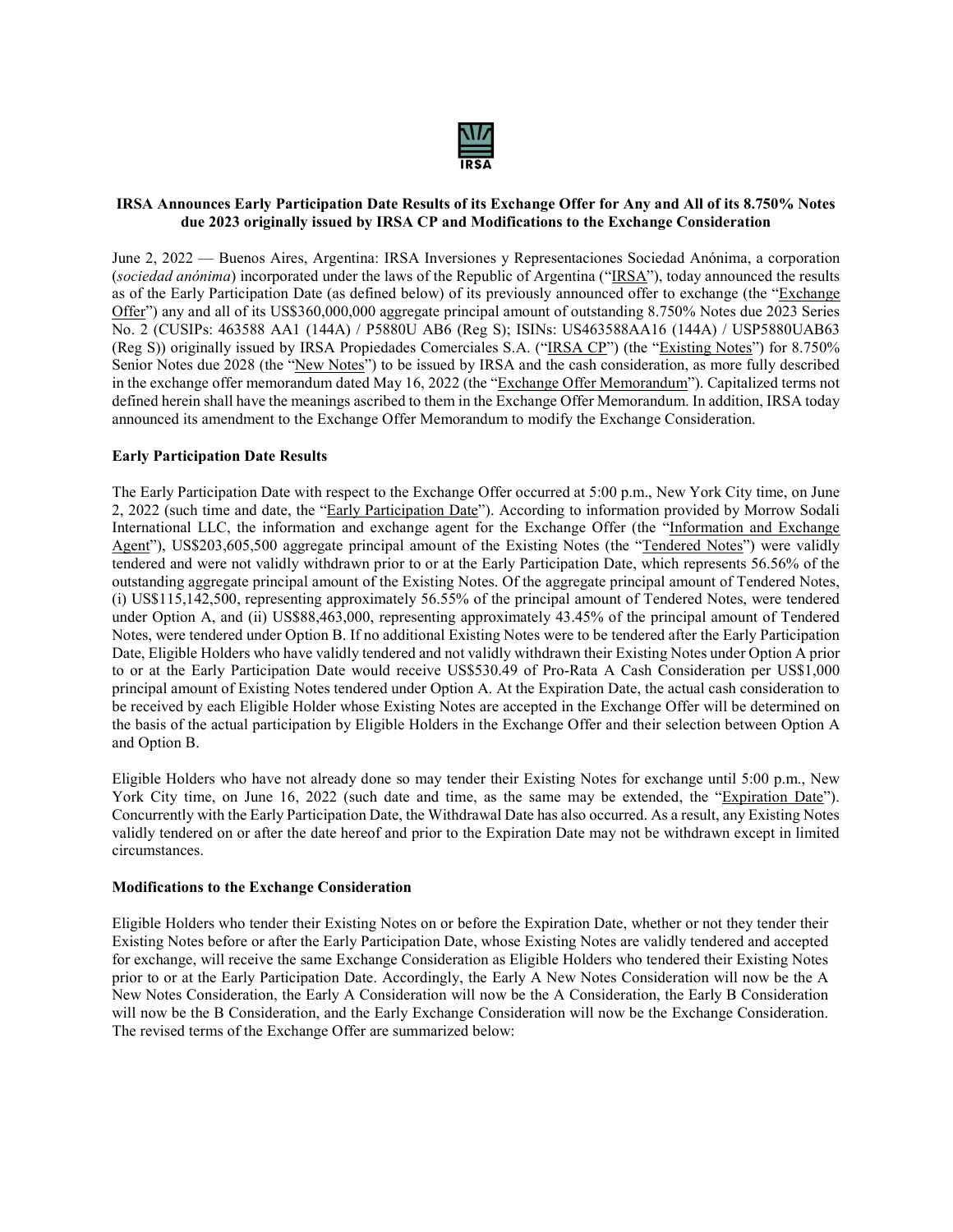|                                     |                                                                                                  |                                    |                                                                                                              | <b>Exchange Consideration</b> <sup>(2)</sup>                                                                                                                                                                                                                                                                   |                 |                                                                      |
|-------------------------------------|--------------------------------------------------------------------------------------------------|------------------------------------|--------------------------------------------------------------------------------------------------------------|----------------------------------------------------------------------------------------------------------------------------------------------------------------------------------------------------------------------------------------------------------------------------------------------------------------|-----------------|----------------------------------------------------------------------|
| <b>Existing Notes</b>               |                                                                                                  | Option $A^{(3)}$                   |                                                                                                              | <b>or</b>                                                                                                                                                                                                                                                                                                      | <b>Option B</b> |                                                                      |
| <b>Description</b>                  | <b>CUSIP/ISIN</b><br>$(144A$ and<br>Reg S)                                                       | Principal<br>Amount<br>Outstanding | <b>A New Notes</b><br><b>Consideration</b><br>(Principal Amount of<br><b>New Notes</b> )                     | <b>A Cash Consideration</b>                                                                                                                                                                                                                                                                                    |                 | <b>B</b> Consideration<br>(Principal Amount of<br><b>New Notes</b> ) |
| 8.750%<br>Notes due<br>$2023^{(1)}$ | $CUSIPs$ :<br>463588 AA1/<br><b>P5880U AB6</b><br>ISINs:<br>US463588AA16/<br><b>USP5880UAB63</b> | US\$360,000,000                    | 1.015 times the difference<br>between U.S.\$1,000 and<br>the Pro-Rata A Cash<br>Consideration <sup>(4)</sup> | Aggregate amount<br>equivalent to the lesser of<br>$(x)$ 30% of the aggregate<br>principal amount of<br>Existing Notes that are<br>validly tendered and<br>accepted for exchange in<br>the Exchange Offer, and<br>(y) the principal amount<br>of the Existing Notes<br>accepted for exchange<br>under Option A |                 | $US$1,030^{(5)}$                                                     |

(1) The Existing Notes are currently listed on the Luxembourg Stock Exchange and traded on the Euro MTF Market and are listed on the BYMA (as defined herein) and traded on the MAE (as defined herein). Includes approximately US\$9.4 million Notes held by IRSA and its subsidiaries.

(2) Per US\$1,000 principal amount of the Existing Notes validly tendered and accepted for exchange. The Exchange Consideration does not include the Accrued Interest, which shall be paid together with the applicable Exchange Consideration as described herein.

- (3) Holders of Existing Notes validly submitting tenders under Option A will receive a combination of the Pro-Rata A Cash Consideration (as defined herein) and the A New Notes Consideration. At the Expiration Date, the actual A Consideration to be received by each Eligible Holder whose Existing Notes are accepted in the Exchange Offer under Option A will be determined on the basis of the actual participation by Eligible Holders in the Exchange Offer and their selection between Option A and Option B.
- (4) The Pro-Rata A Cash Consideration that will be payable to Eligible Holders whose Existing Notes are accepted for exchange under Option A will be equivalent to the A Cash Consideration divided by the principal amount of Existing Notes accepted under Option A times 1,000. Total consideration to be received by Eligible Holders validly submitting tenders under Option A on or prior to the Expiration Date will range between US\$1,000 and US\$1,010.5 (either in all cash or in a combination of cash and New Notes) per US\$1,000 aggregate principal amount of Existing Notes validly tendered and accepted for exchange, depending on the Pro-Rata A Cash Consideration received.
- (5) In the event that less than 30% of the aggregate principal amount of Existing Notes that are validly tendered and accepted for exchange in the Exchange Offer (such 30% of the aggregate principal amount, the "Total Cash Consideration") is tendered under Option A, the difference between the Total Cash Consideration and the A Cash Consideration (such difference, the "B Cash Consideration") will be paid to Eligible Holders whose Existing Notes are accepted for exchange under Option B, pro rata to the principal amount of their Existing Notes accepted for exchange under Option B, and ratably reducing the principal amount of New Notes that comprise the B Consideration. The Pro-Rata B Cash Consideration, if any, that will be payable to Eligible Holders whose Existing Notes are accepted for exchange under Option B will be equivalent to the B Cash Consideration divided by the principal amount of Existing Notes accepted under Option B times 1,000 (the "Pro-Rata B Cash Consideration"). Eligible Holders tendering Existing Notes under Option B will only receive cash as part of the B Consideration if less than all of the Total Cash Consideration is paid out pursuant to Option A.

The information included herein under "Modifications to the Exchange Offer" shall be deemed to be incorporated by reference into the Exchange Offer Memorandum, and to be a part of the Exchange Offer Memorandum from the date hereof, to the extent not superseded by information subsequently incorporated by reference into the Exchange Offer Memorandum.

### General Information

IRSA expects, on June 22, 2022, which is the third business day after the Expiration Date (as may be extended by IRSA in its sole discretion, the "Settlement Date"), to issue and deliver the applicable principal amount of New Notes and deliver the applicable Exchange Consideration in exchange for any Existing Notes validly tendered and not validly withdrawn and accepted for exchange, in the amount and manner described in the Exchange Offer Memorandum. IRSA will not be obligated to issue or deliver New Notes or pay any cash amount with respect to the Exchange Offer unless the Exchange Offer is consummated. Eligible Holders of the Existing Notes who are Argentine Entity Offerees or Non-Cooperating Jurisdiction Offerees may be subject to certain tax withholdings resulting from the exchange of their Existing Notes. See "Taxation—Certain Argentine Tax Considerations" in the Exchange Offer Memorandum.

The New Notes are being offered for exchange only (1) to holders of Existing Notes that are "qualified institutional buyers" as defined in Rule 144A under U.S. Securities Act, as amended (the "Securities Act"), in a private transaction in reliance upon the exemption from the registration requirements of the Securities Act provided by Section  $4(a)(2)$ thereof and (2) outside the United States, to holders of Existing Notes other than "U.S. persons" (as defined in Rule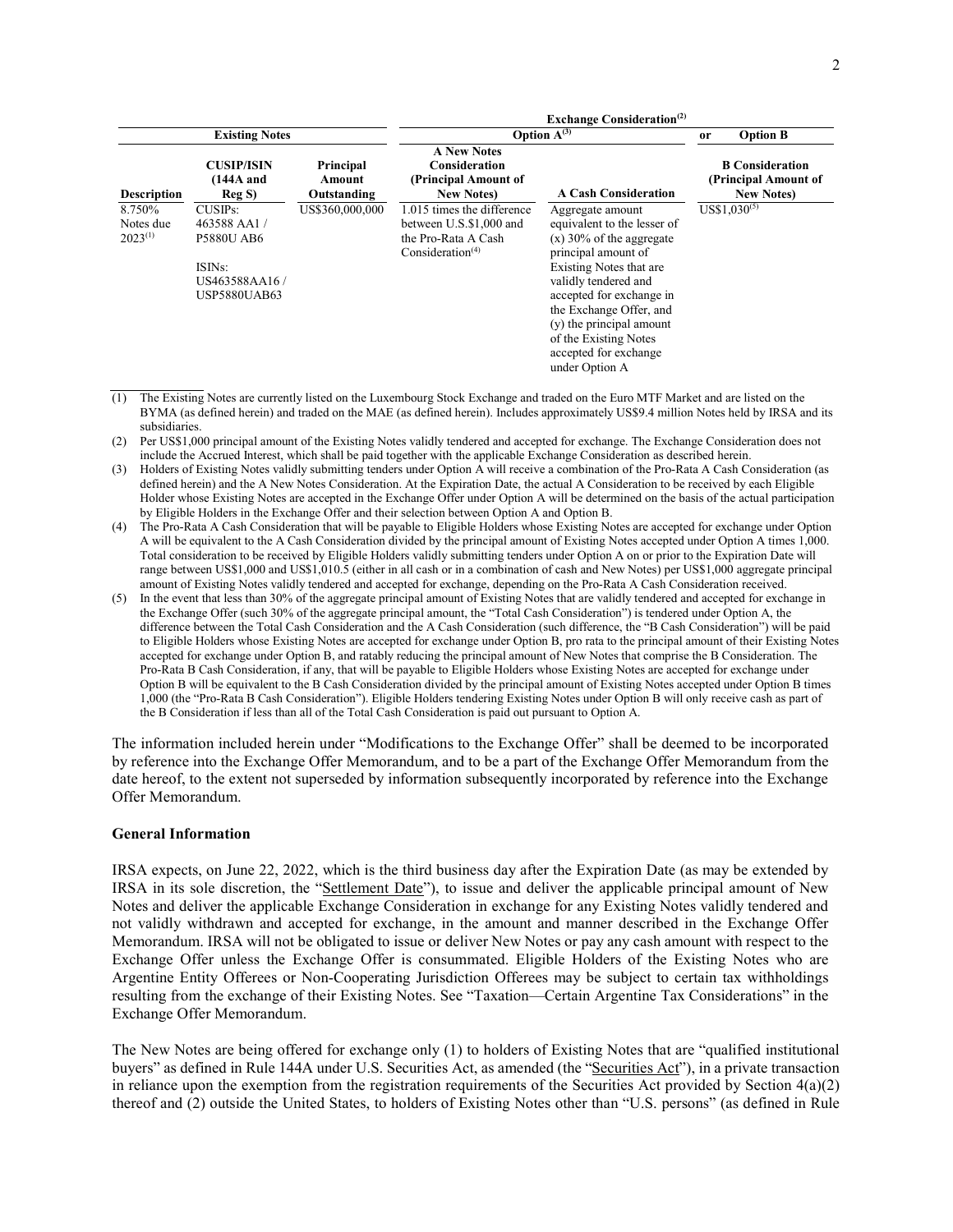902 under the Securities Act, "U.S. Persons") and who are not acquiring New Notes for the account or benefit of a U.S. Person, in offshore transactions in compliance with Regulation S under the Securities Act. Only holders who have submitted a duly completed and returned electronic Eligibility Letter certifying that they are within one of the categories described in the immediately preceding sentence are authorized to receive and review the Exchange Offer Memorandum and to participate in the Exchange Offer (such holders, "Eligible Holders").

The Exchange Offer is subject to certain conditions as described in the Exchange Offer Memorandum (including, without limitation, the Minimum Exchange Condition) which are for the sole benefit of IRSA and may be waived by IRSA, in full or in part, in its absolute discretion. Although IRSA has no present intention to do so, it expressly reserves the right to amend or terminate, at any time, the Exchange Offer and to not accept for exchange any Existing Notes not theretofore accepted for exchange. IRSA will give notice of any amendments or termination if required by applicable law.

If you do not exchange your Existing Notes or if you tender Existing Notes that are not accepted for exchange, they will remain outstanding. If IRSA consummates the Exchange Offer, the trading market for your outstanding Existing Notes may be significantly more limited. For a discussion of this and other risks, see "Risk Factors" in the Exchange Offer Memorandum.

This press release is qualified in its entirety by the Exchange Offer Documents.

None of IRSA, its board of directors, the Dealer Managers (as defined herein), the Information and Exchange Agent or the New Notes Trustee with respect to the Existing Notes or any of their respective affiliates is making any recommendation as to whether Eligible Holders should exchange their Existing Notes in the Exchange Offer. Holders must make their own decision as to whether to participate in the Exchange Offer, and, if so, the principal amount of Existing Notes to exchange.

Neither the delivery of this announcement, the Exchange Offer Documents nor any purchase pursuant to the Exchange Offer shall under any circumstances create any implication that the information contained in this announcement or the Exchange Offer Documents is correct as of any time subsequent to the date hereof or thereof or that there has been no change in the information set forth herein or therein or in IRSA's affairs since the date hereof or thereof.

This press release is for informational purposes only and does not constitute an offer or an invitation to participate in the Exchange Offer. The Exchange Offer is being made pursuant to the Exchange Offer Documents (and, to the extent applicable, the local offering documents in Argentina), copies of which will be delivered to holders of the Existing Notes, and which set forth the complete terms and conditions of the Exchange Offer. Eligible Holders are urged to read the Exchange Offer Documents carefully before making any decision with respect to their Existing Notes. The Exchange Offer is not being made to, nor will IRSA accept exchanges of Existing Notes from holders in any jurisdiction in which it is unlawful to make such an offer.

Morrow Sodali International LLC is acting as the Information and Exchange Agent for the Exchange Offer. BCP Securities, Inc., Citigroup Global Markets Inc., Itau BBA USA Securities, Inc. and Santander Investment Securities Inc. are acting as Dealer Managers (the "Dealer Managers") for the Exchange Offer.

\*\*\*

For further information about the Exchange Offer, please log into the website https://bonds.morrowsodali.com/IRSAEligibility. Alternatively, please contact the Information and Exchange Agent by email at IRSA@investor.morrowsodali.com. Requests for documentation should be directed to the Information and Exchange Agent.

### Forward Looking Statements

This press release may contain forward-looking statements within the meaning of Section 27A of the Securities Act and Section 21E of the U.S. Securities Exchange Act of 1934, as amended. These statements include, but are not